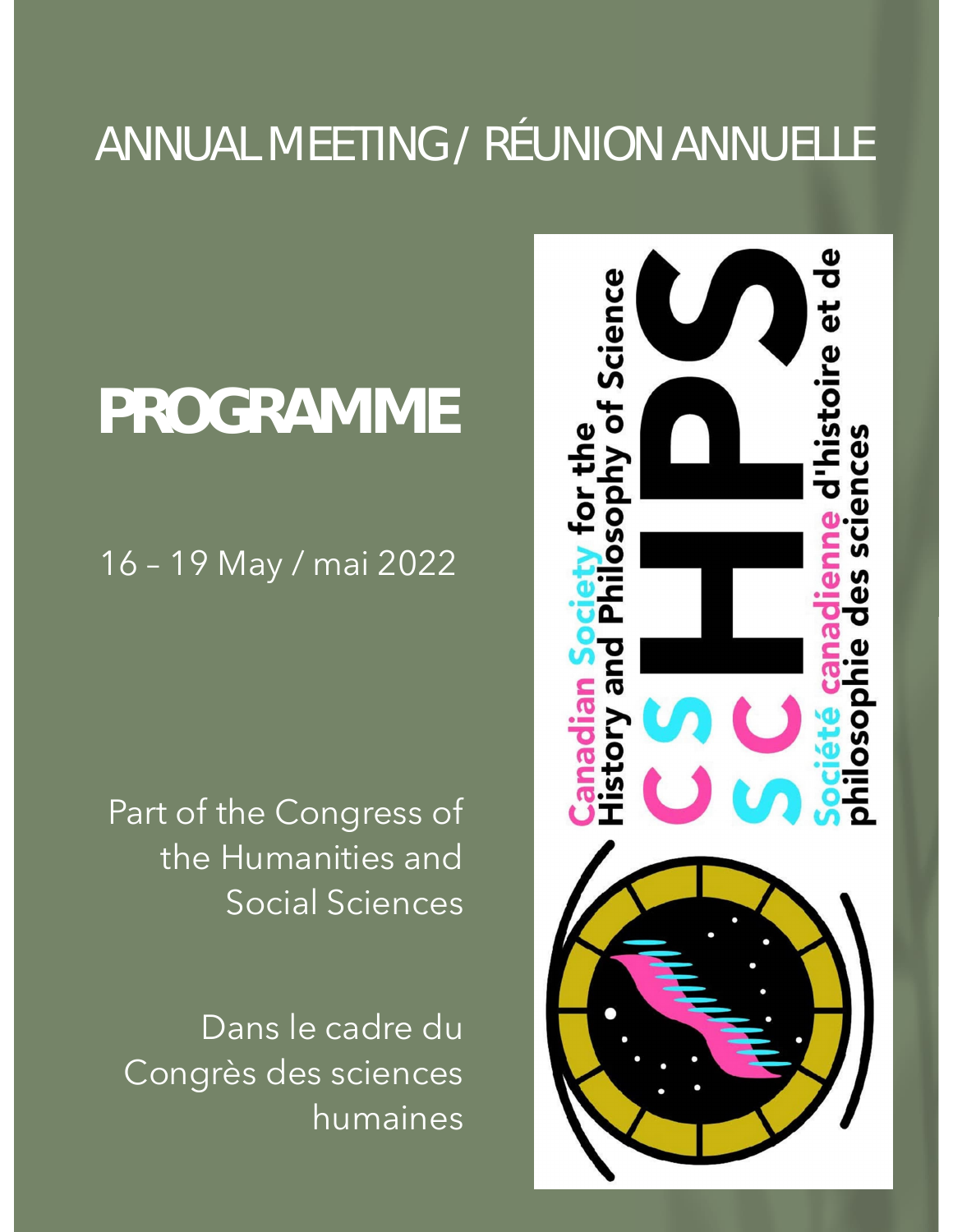## **Table of Contents/ Table des matières**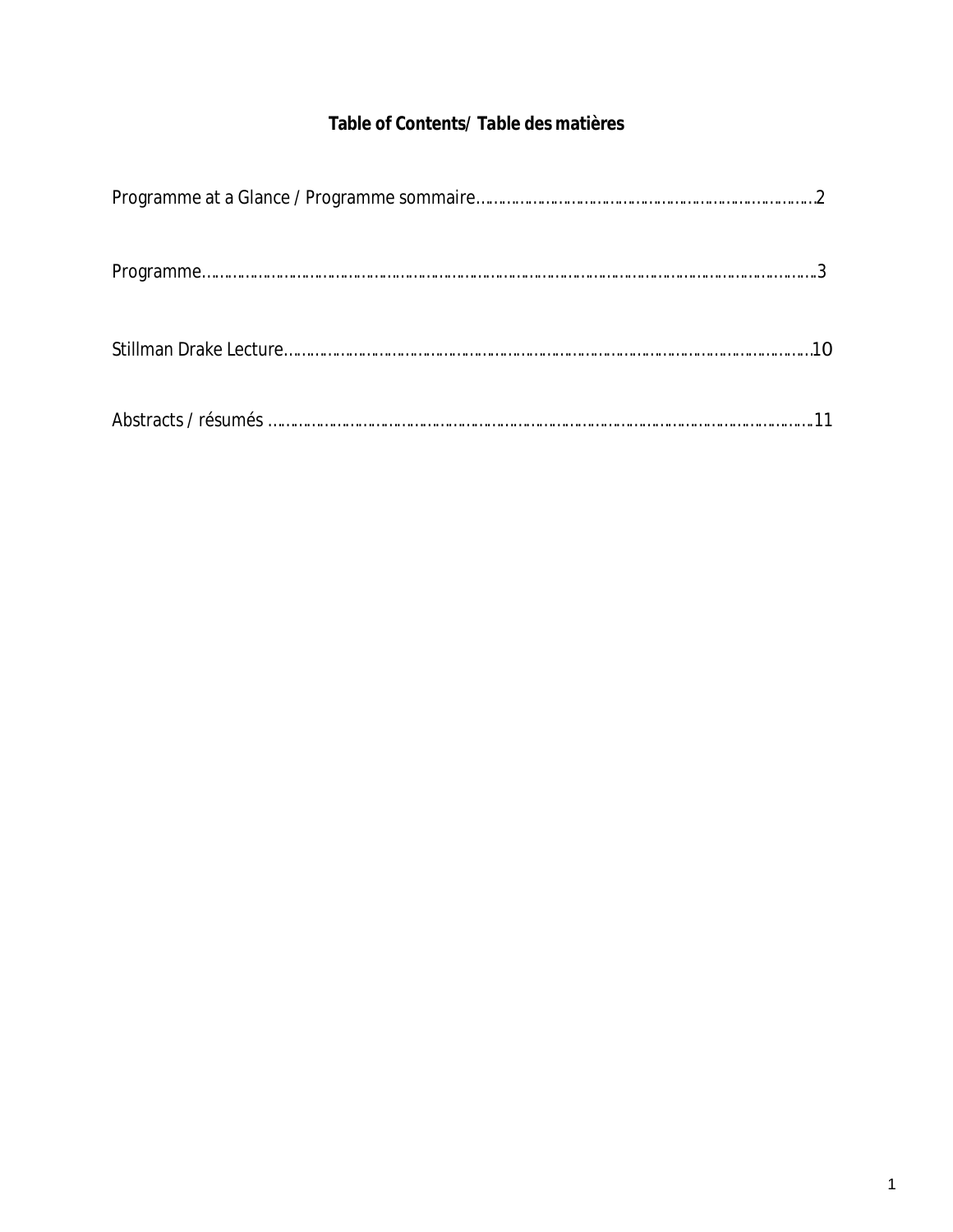# **Programme sommaire / Programme at a glance**

<span id="page-2-0"></span>

|                                |    | <b>ROOM A</b>                                                       | ROOM B                                                            |
|--------------------------------|----|---------------------------------------------------------------------|-------------------------------------------------------------------|
| All times in EDT               |    | <u>Lundi 16 mai / Monday 16 May</u>                                 |                                                                   |
|                                |    | 11:00-12:30 1 Recent Advances in Philosophy of Science              | Historiography of Science                                         |
| $1:30-3:00$                    | 2  | Models I (Realism)                                                  | History of Science, 1700s-1800s                                   |
| $3:30 - 5:00$                  | 3  | Models II (Representation)                                          | History of Science, 1900s                                         |
|                                |    | <u> Mardi 17 mai / Tuesday 17 May</u>                               |                                                                   |
| 11:00-12:30 4                  |    | The Categories of Inner Worlds                                      | History and Philosophy of Science                                 |
| $1:30-3:00$                    | 5  | Justice and Injustice                                               | Author Meets Critics: James Elwick,<br><b>Making A Grade</b>      |
| $3:30 - 5:00$                  | 6  | Values in Science                                                   | Philosophy of Biology                                             |
|                                |    | <u>Mercredi 18 mai / Wednesday 18 May</u>                           |                                                                   |
| 11:00-12:30 7                  |    | Science in Canada                                                   | History and Philosophy of Medicine                                |
| $1:30-3:00$                    | 8  | Stillman Drake Lecture: Degrees of Vulnerability by Deborah R. Coen |                                                                   |
| $3:30-5:00$                    | 9  | The Morals of Measurement                                           | History of Philosophy of Science                                  |
| Jeudi 19 mai / Thursday 19 May |    |                                                                     |                                                                   |
| 11:00-12:30 10                 |    | Theories and Theorizing                                             | Future Imaginaries and Technology: a<br>Partly Global Perspective |
| $1:30-3:00$                    | 11 | Annual General Meeting & Hadden Prize Ceremony                      |                                                                   |
| $3:30 - 5:00$                  | 12 | What if?                                                            |                                                                   |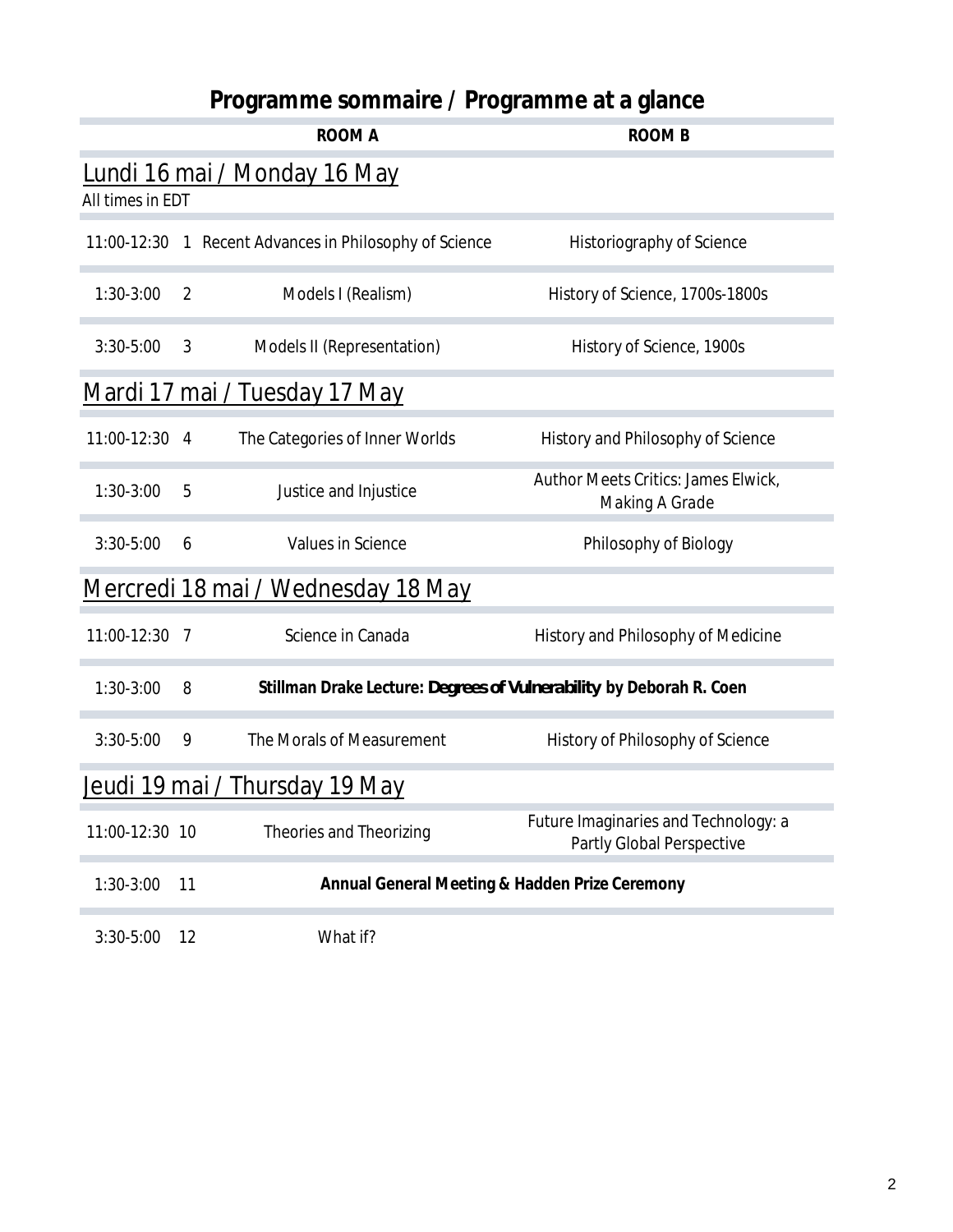## **SCHPS / CSHPS 2022 Programme / Program**

<span id="page-3-0"></span>

|                   | Monday, 16 May: Day 1                                                                                            |
|-------------------|------------------------------------------------------------------------------------------------------------------|
| EDT               | <b>ROOM A</b>                                                                                                    |
| $11:00 -$         | Recent Advances in Philosophy of Science                                                                         |
| 12:30             |                                                                                                                  |
|                   | <b>Chair: Deivide Garcia</b>                                                                                     |
|                   | Systems Biology Study as an Interdisciplinary Object                                                             |
|                   | Kevin Kaiser, Université de Montréal<br>Newton was an Inductivist, but that doesn't mean what you think it means |
|                   | Charle André Terrault, Université de Montréal                                                                    |
|                   | A Shift of the Concept of Ecosystem Services: is there Something New with the                                    |
|                   | Nature's Contribution to People Concept?                                                                         |
|                   | Sophie Bretagnolle, Université du Québec à Montréal                                                              |
|                   |                                                                                                                  |
|                   | <b>ROOM B</b>                                                                                                    |
| $11:00-$<br>12:30 | Historiography of Science                                                                                        |
|                   | <b>Chair: Mark Solovey</b>                                                                                       |
|                   | On the Philological Foundations of Modern Science in early nineteenth-century                                    |
|                   | Germany                                                                                                          |
|                   | Kristine Palmieri, University of Chicago                                                                         |
|                   | 'Minding the Gap': Sophie Germain and the relation between mathematics,                                          |
|                   | philosophy of mind, and gender equality                                                                          |
|                   | Melanie Frappier, University of King's College                                                                   |
|                   | "But I am not a barbarian": Le Dernier Homme and the Crisis of Evolutionary Time                                 |
|                   | Michael Cameron, Dalhousie University                                                                            |
| 12:30-1:30        | Lunch                                                                                                            |
|                   | <b>ROOM A</b>                                                                                                    |
| $1:30-3:00$       | Models I (Realism)                                                                                               |
|                   | Chair: Aaron Kenna                                                                                               |
|                   | Epistemic Terms in the Practice of Science: A Computational Text-Mining                                          |
|                   | Approach                                                                                                         |
|                   | Christophe Malaterre, Université du Québec à Montréal                                                            |
|                   | Léonard Martin, Université du Québec à Montréal                                                                  |
|                   | Toy Models, Dispositions, and the Power to Explain                                                               |
|                   | Philippe Verreault-Julien, Eindhoven University of Technology (NL)                                               |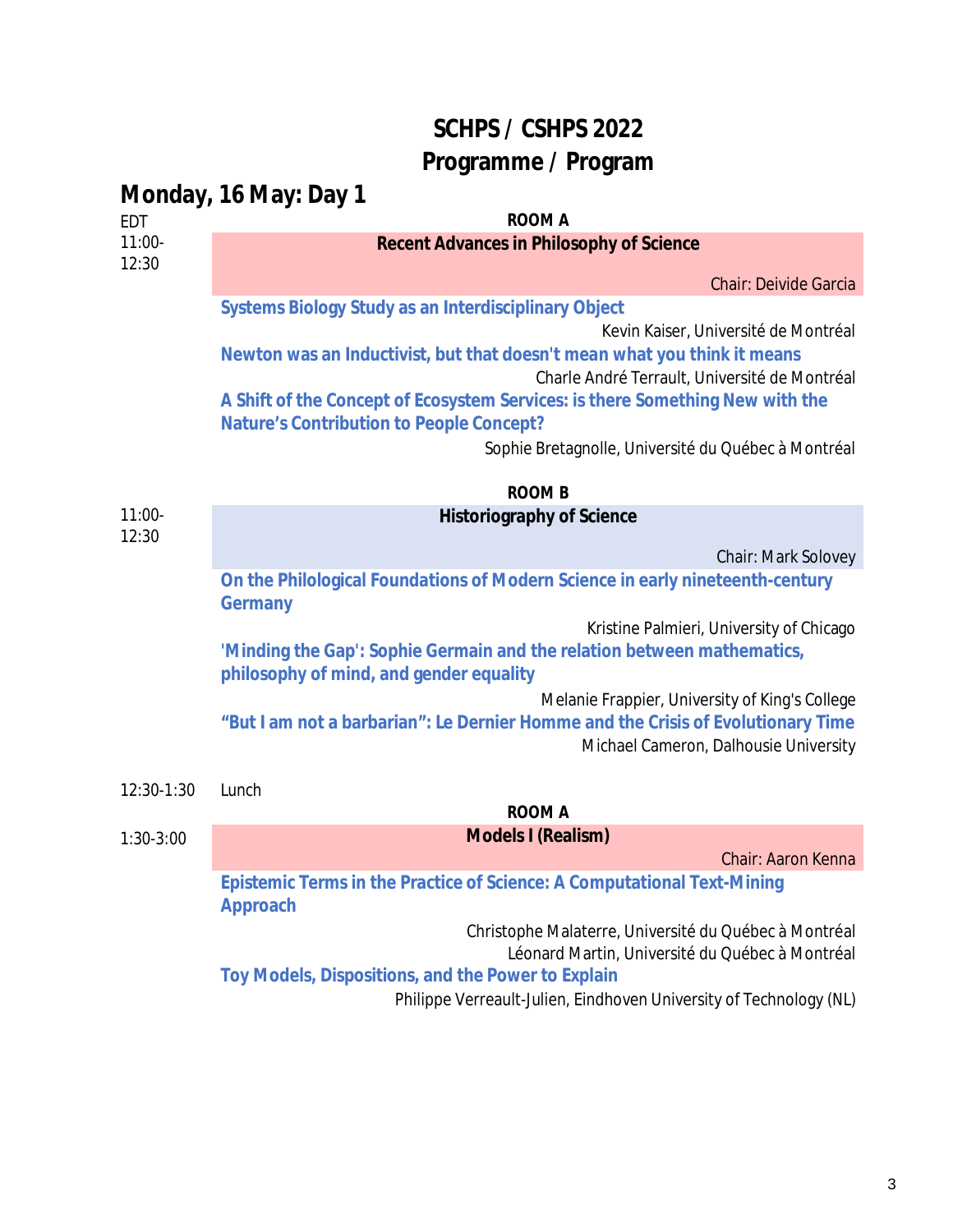|             | <b>ROOM B</b>                                                                                   |
|-------------|-------------------------------------------------------------------------------------------------|
| $1:30-3:00$ | History of Science, 1700s-1800s                                                                 |
|             | Chair: Jill Fellows                                                                             |
|             | Revolutionary Machines: Socialism and Empire in the English Mechanic                            |
|             | Johannes Chan, York University                                                                  |
|             | <b>Margaret Cavendish on Animal Generation</b>                                                  |
|             | Kathryn Morris, University of King's College                                                    |
|             | Legal Power and Medical Authority: The Global History of Lunacy Certificates<br>$(1850s-1910s)$ |
|             | Filippo Maria Sposini, University of Toronto                                                    |
| $3:00-3:30$ | <b>Break</b>                                                                                    |
|             | ROOM A                                                                                          |
| $3:30-5:00$ | <b>Models II (Representation)</b>                                                               |
|             | Chair: Philippe Verrault-Julien                                                                 |
|             | Metaphors in Darwin's Natural Selection and a general account of scientific<br>models           |
|             | Deivide Garcia da Silva Oliveira, Federal University of Reconcavo of Bahia (BR)                 |
|             | Lotto 1877: Boltzmann, Lakatos, and Model Engineering                                           |
|             | Jennifer Whyte, University of Pittsburgh                                                        |
|             | Geometric Cognition: a Hub-and-Spoke Model of Geometric Concepts                                |
|             | Mario Bacelar Valente, Pablo de Olavide University (ES)                                         |
|             | <b>ROOM B</b>                                                                                   |
| $3:30-5:00$ | History of Science, 1900s                                                                       |
|             | Chair: Victoria Lee                                                                             |
|             | Daniel Lehrman: the Evolution of a Developmentalist                                             |
|             | Marga Vicedo, University of Toronto                                                             |
|             | Talking with Plants in the 1970s: The Sensation of 'The Secret Lives of Plants'                 |
|             | Della Gavrus, University of Winnipeg<br>Vivien Hamilton, Harvey Mudd College                    |
|             | Revisiting the Work of William F. Ogburn: the Problems of Scientism, the Value-                 |
|             | Free Ideal, and Engaged Inquiry in 20th-century Social Science                                  |
|             | Emy Kim, University of Toronto                                                                  |
|             | Mark Solovey, University of Toronto                                                             |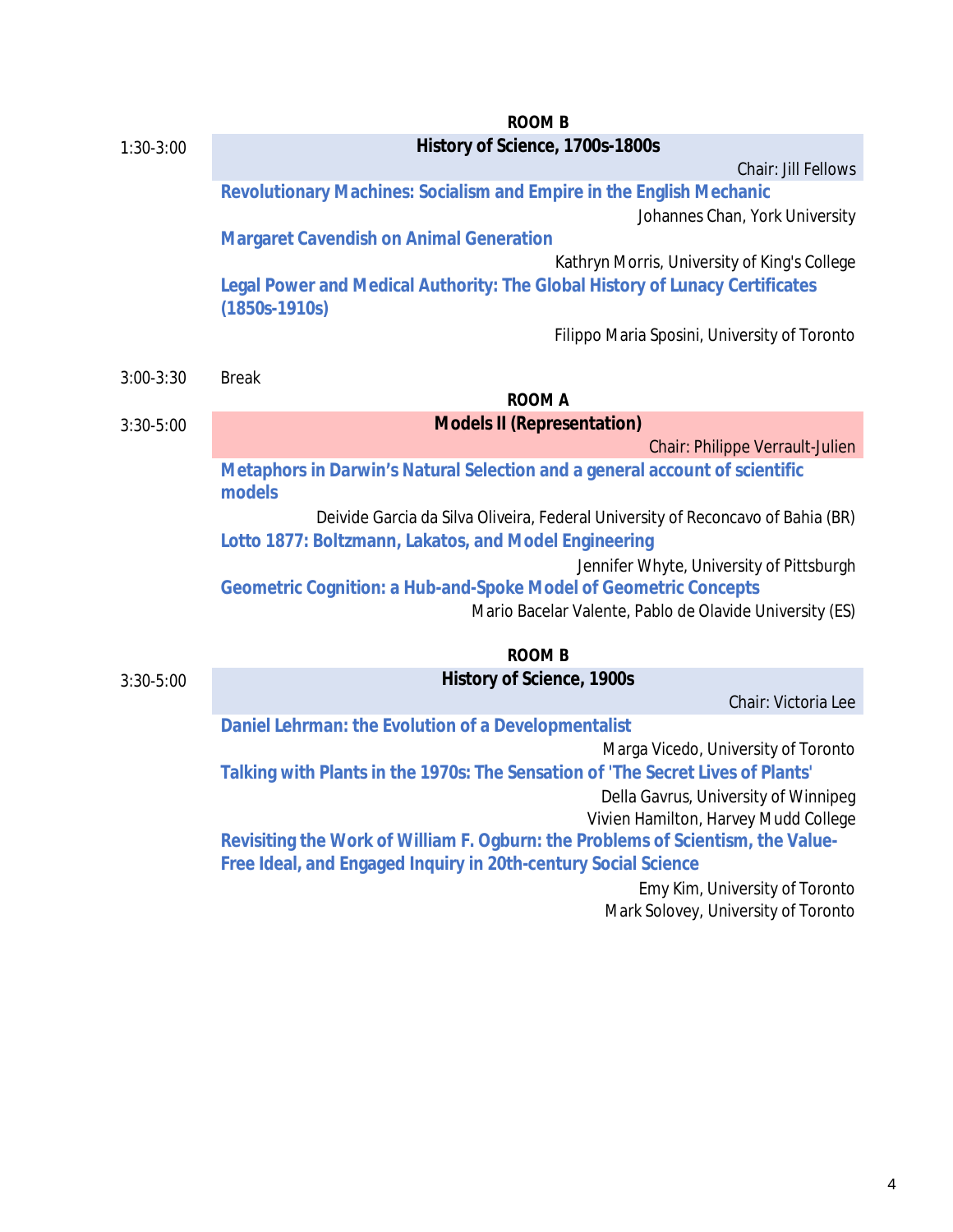# **Tuesday, 17 May: Day 2**

## **ROOM A**

| $11:00-$<br>12:30 | The Categories of Inner Worlds                                                                                                                                          |
|-------------------|-------------------------------------------------------------------------------------------------------------------------------------------------------------------------|
|                   | Chair: Marga Vicedo                                                                                                                                                     |
|                   | <b>Interactive Kinds and Norm Enforcement</b>                                                                                                                           |
|                   | Danielle Brown, University of Alberta<br>Emotions as Conceptual and Extended: A Comparison of the Conceptual Act and<br><b>Scaffolded Mind Theories of Emotion</b>      |
|                   | Joshua Barden, University of Alberta<br>Lived Model Psychosis: Intoxicated Psychology and the Kraepelinian Dichotomy<br>Matthew Perkins-Mcvey, Dalhousie University     |
|                   | ROOM B                                                                                                                                                                  |
| $11:00-$<br>12:30 | History and Philosophy of Science                                                                                                                                       |
|                   | Chair: Zeyad el Nabolsy                                                                                                                                                 |
|                   | Excavation in the Sky: Historical Inference in Astronomy and the Concept of Trace                                                                                       |
|                   |                                                                                                                                                                         |
|                   | Siyu Yao, Indiana University<br>Looking Backward and Forward at the Lakatos-Kuhn debate: the Logic of<br>Scientific Research as Historical-Hermeneutical Reconstruction |
|                   | Marco Buzzoni, Università di Macerata IT)                                                                                                                               |
| 12:30-1:30        | Lunch                                                                                                                                                                   |
|                   | <b>ROOM A</b>                                                                                                                                                           |
| $1:30-3:00$       | Justice and Injustice                                                                                                                                                   |
|                   | Chair: Ingo Brigandt                                                                                                                                                    |
|                   | Pregnancy Testing in Emergency Care Settings: a Case of Epistemic Injustice                                                                                             |
|                   | Amanda Sears, McGill University                                                                                                                                         |
|                   | Varying Evidential Standards as a Matter of Justice: the Context of Climate<br>Change                                                                                   |
|                   | Ahmad Elabbar, Cambridge University                                                                                                                                     |
|                   | When to Stop Building Trust: Perceived Epistemic Injustice and the Limited<br>Obligation of Institutions to Cultivate Trust in Science                                  |
|                   | Tyler Paetkau, University of Alberta                                                                                                                                    |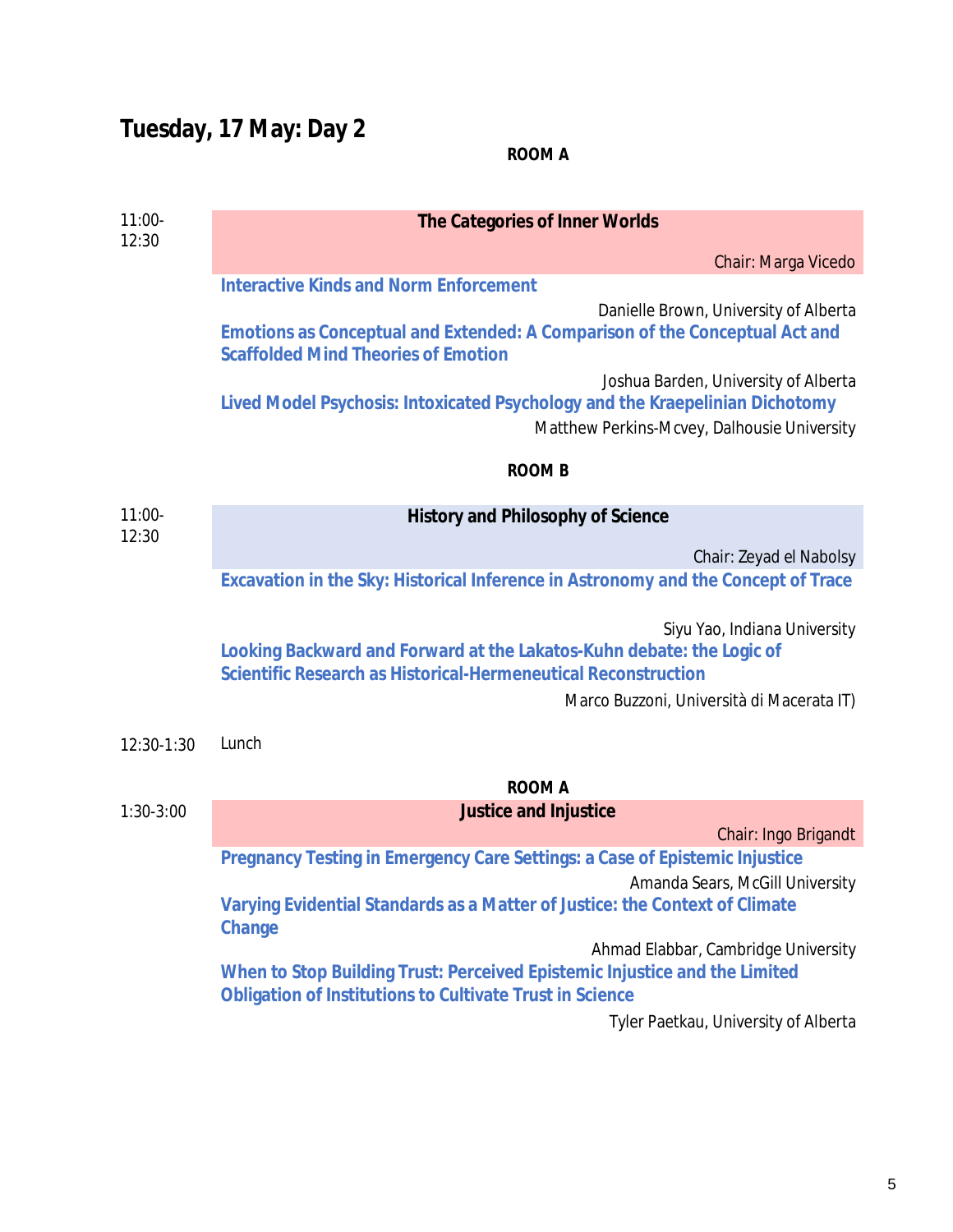|               | <b>ROOM B</b>                                                                                                      |
|---------------|--------------------------------------------------------------------------------------------------------------------|
| $1:30-3:00$   | Author Meets Critics: James Elwick, Making A Grade: Victorian Examinations and<br>the Rise of Standardized Testing |
|               | Chair: David Orenstein                                                                                             |
|               | Commentary                                                                                                         |
|               | Ernst Hamm, York University                                                                                        |
|               | Tara Abraham, University of Guelph                                                                                 |
|               | Robert Brain, University of British Columbia                                                                       |
|               |                                                                                                                    |
| $3:00-3:30$   | <b>Break</b><br><b>ROOM A</b>                                                                                      |
|               | <b>Values in Science</b>                                                                                           |
| $3:30-5:00$   | Chair: Alan Richardson                                                                                             |
|               | The Nature of Values in Science: What They Are and How They Guide                                                  |
|               | Helen Zhao, Columbia University                                                                                    |
|               | What is a Beautiful Experiment?                                                                                    |
|               | Milena Ivanova, Cambridge University                                                                               |
|               | A Pluralistic Account of Autism: A Case for Strategic Conceptual Engineering                                       |
|               | Mahmoud Shabani, University of Alberta                                                                             |
|               |                                                                                                                    |
|               | <b>ROOM B</b>                                                                                                      |
| $3:30 - 5:00$ | Philosophy of Biology                                                                                              |
|               | Chair: Deivide Garcia                                                                                              |
|               | Species, Essentialism, and Human Nature                                                                            |
|               | Ingo Brigandt, University of Alberta                                                                               |
|               | The Nature of Holobionts: The Agential Autonomy Perspective                                                        |
|               | Fermin Fulda, University of Toronto                                                                                |
|               | Investigating the Interplay between Theory and Experiment in the Uptake of the                                     |
|               | <b>Dynamic View of Proteins</b>                                                                                    |
|               | Jacob P. Neal, Western University                                                                                  |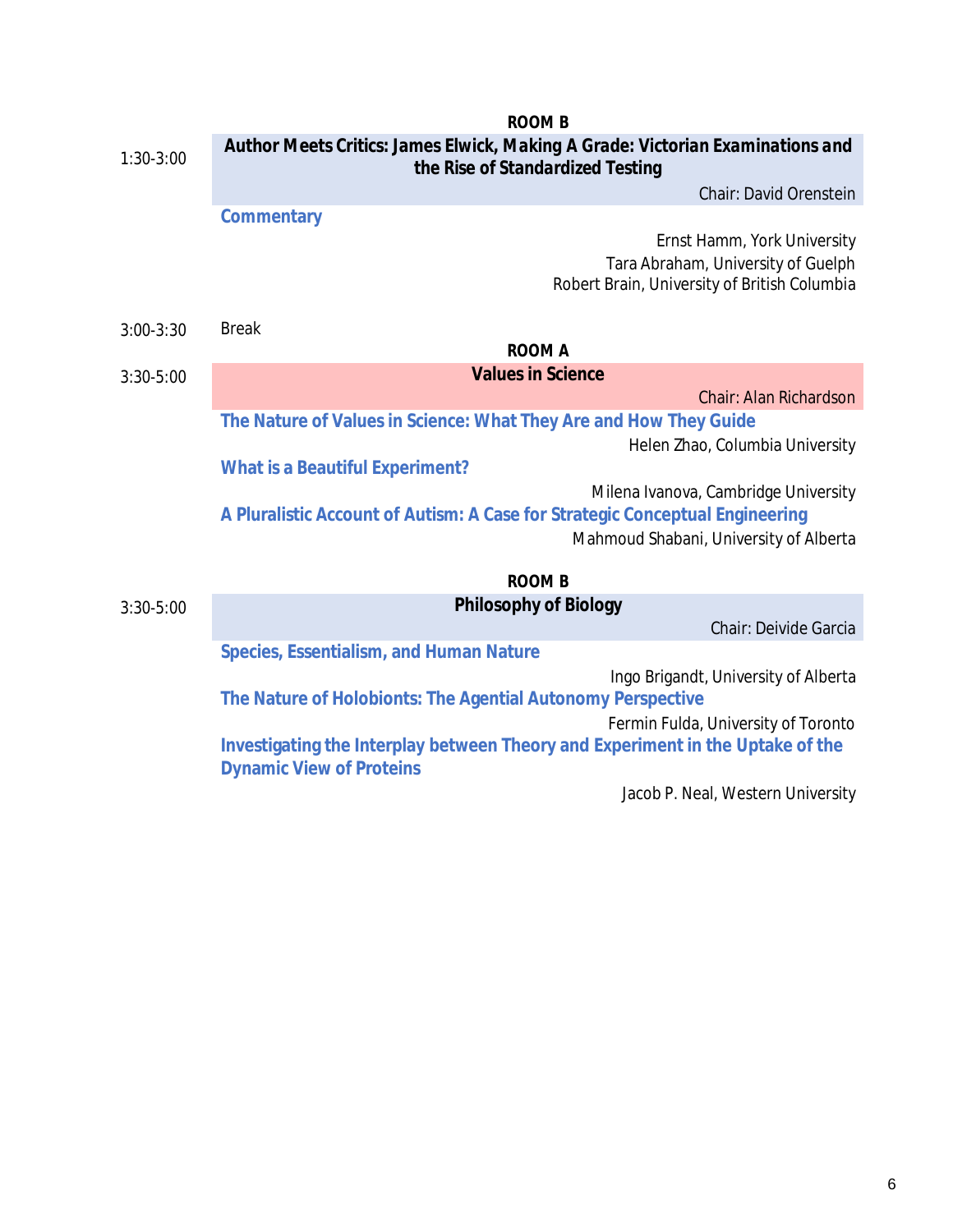# **Wednesday, 18 May: Day 3**

|                   | ROOM A                                                                                                     |
|-------------------|------------------------------------------------------------------------------------------------------------|
| $11:00-$<br>12:30 | Science in Canada                                                                                          |
|                   | Chair: Danielle Inkpen                                                                                     |
|                   | Boundaries in Flux: The Legacy of Environmental Design Programs at the<br>University of Waterloo, 1964-71  |
|                   | Eliza Pertigkiozoglou, McGill University<br>Katrin Zavgorodny-Freedman, McGill University                  |
|                   | The Cold War Comes to Town: North Bay, the BOMARC Missile Site, and the SAGE<br><b>Underground Complex</b> |
|                   | Bree Lohman, University of Toronto<br>The 1972 Montréal IGC Semi-Centennial                                |
|                   | David Orenstein, Danforth CTI                                                                              |
|                   | <b>ROOM B</b>                                                                                              |
|                   | History and Philosophy of Medicine                                                                         |
|                   | Chair: Tara Abraham<br>More than Sympathy: (Mis)communication in Health Care and the Need for an           |
|                   | <b>Ontology of Pain</b>                                                                                    |
|                   | Rachel Katz, University of Toronto                                                                         |
|                   | Chemical Indicators, Colorimetry and the Standardization of Diabetic Sugar<br>Analysis in the 20th century |
|                   | Elizabeth Neswald, Brock University<br>The New Modern Medicine: Scientific Medicine as an Unstable Model   |
|                   | Jonathan Fuller, University of Pittsburgh                                                                  |
| 12:30-1:30        | Lunch                                                                                                      |
| $1:30-3:00$       | Stillman Drake Lecture                                                                                     |
|                   | Chair: Tara Abraham                                                                                        |
|                   | <b>Degrees of Vulnerability</b><br>Deborah R. Coen, Yale University                                        |
| $3:00-3:30$       | <b>Break</b>                                                                                               |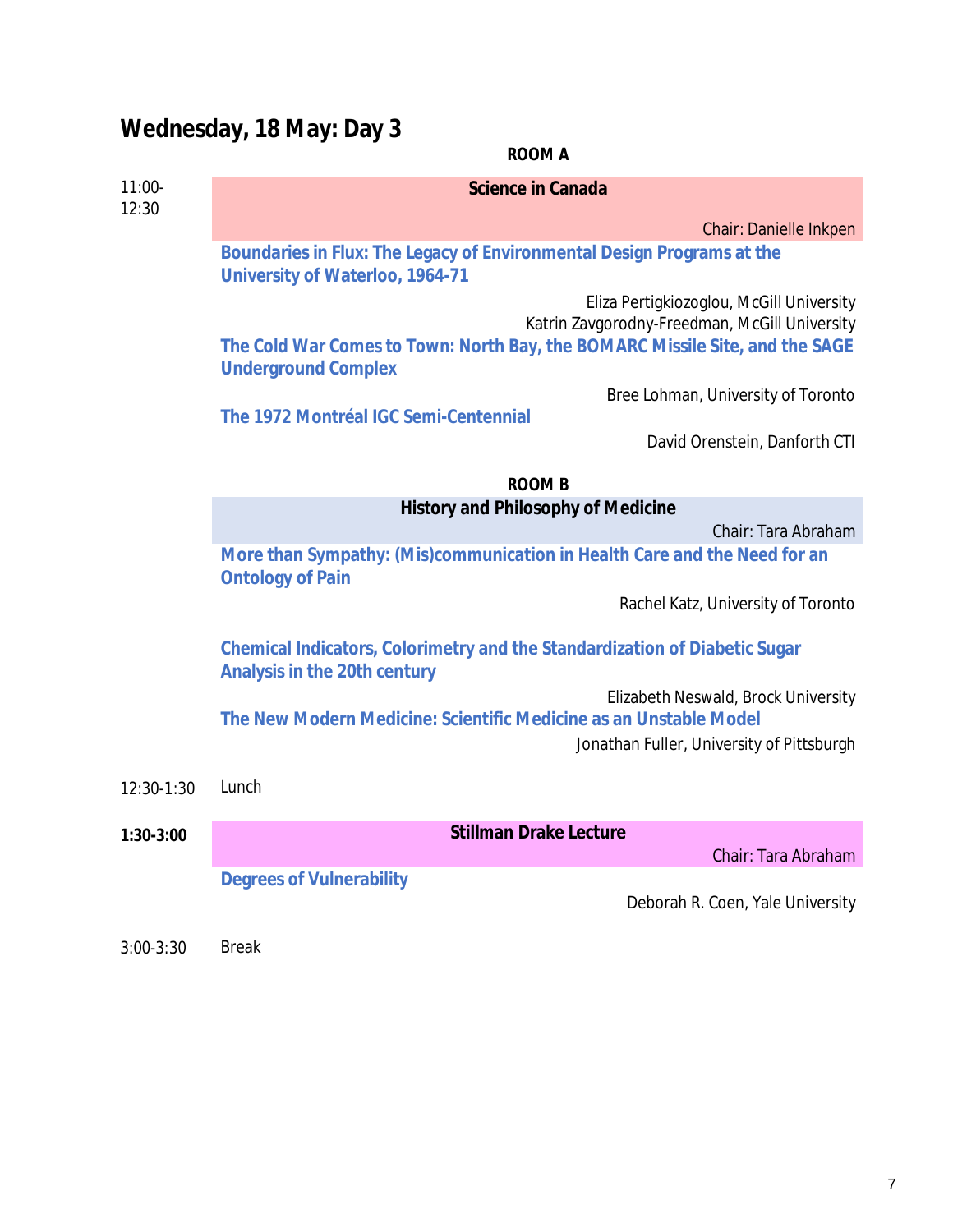|               | ROOM A                                                                                                                             |
|---------------|------------------------------------------------------------------------------------------------------------------------------------|
| $3:30 - 5:00$ | The Morals of Measurement                                                                                                          |
|               | Chair: Ingo Brigandt                                                                                                               |
|               | Bias and Blind Analysis in High Energy Physics                                                                                     |
|               | Molly Kao, Université de Montréal<br>Jean-Philippe Thomas, Université de Montréal                                                  |
|               | Michael Massussi, Université de Montréal                                                                                           |
|               | An Archive for Who?: A Lesson in the Limits of Tempered Equality and Free<br>Speech                                                |
|               | Jennifer Jill Fellows, Douglas College                                                                                             |
|               | ROOM B                                                                                                                             |
|               | History of Philosophy of Science                                                                                                   |
|               | Chair: Rachel Katz                                                                                                                 |
|               | Science in African Philosophy of Culture                                                                                           |
|               | Zeyad El Nabolsy, Cornell University                                                                                               |
|               | Francis Bacon as Friend of Aristotle's Natural Science                                                                             |
|               | Christopher Byrne, Saint Francis Xavier University<br>Standpoint Epistemologies, the Early Years: Feminist Philosophers of Science |
|               | Alex Bryant, University of British Columbia                                                                                        |
|               | Thursday, 19 May: Day 4                                                                                                            |
|               | ROOM A                                                                                                                             |

| $11:00-$<br>12:30 | <b>Theories and Theorizing</b>                                                 |
|-------------------|--------------------------------------------------------------------------------|
|                   | Chair: TBD                                                                     |
|                   | The Evolution of the Axiomatic Method in Reconstructions of Quantum Theory     |
|                   | Jessica Oddan, University of Waterloo                                          |
|                   | Theoretical Virtues and the Aim of Scientific Theorizing: A Unified Approach   |
|                   | Mousa Mohammadian, Ahmedabad University (IN)                                   |
|                   | <b>How Theoretical Terms Effectively Refer</b>                                 |
|                   | Sébastien Rivat, Max Planck Institute for the History of Science (DE)          |
|                   | ROOM B                                                                         |
|                   | Future Imaginaries and Technology: a Partly Global Perspective                 |
|                   | Chair: TBD                                                                     |
|                   | <b>Future Expectations, Transhumanism and AI</b>                               |
|                   | Dayna Jeffrey, York University                                                 |
|                   | Walking Backwards towards the Future: Trajectories of Latin American Futurisms |
|                   | Martín Pérez Comisso, Arizona State University                                 |
|                   | <b>TBD</b>                                                                     |
|                   | Yousif Hassan, York University                                                 |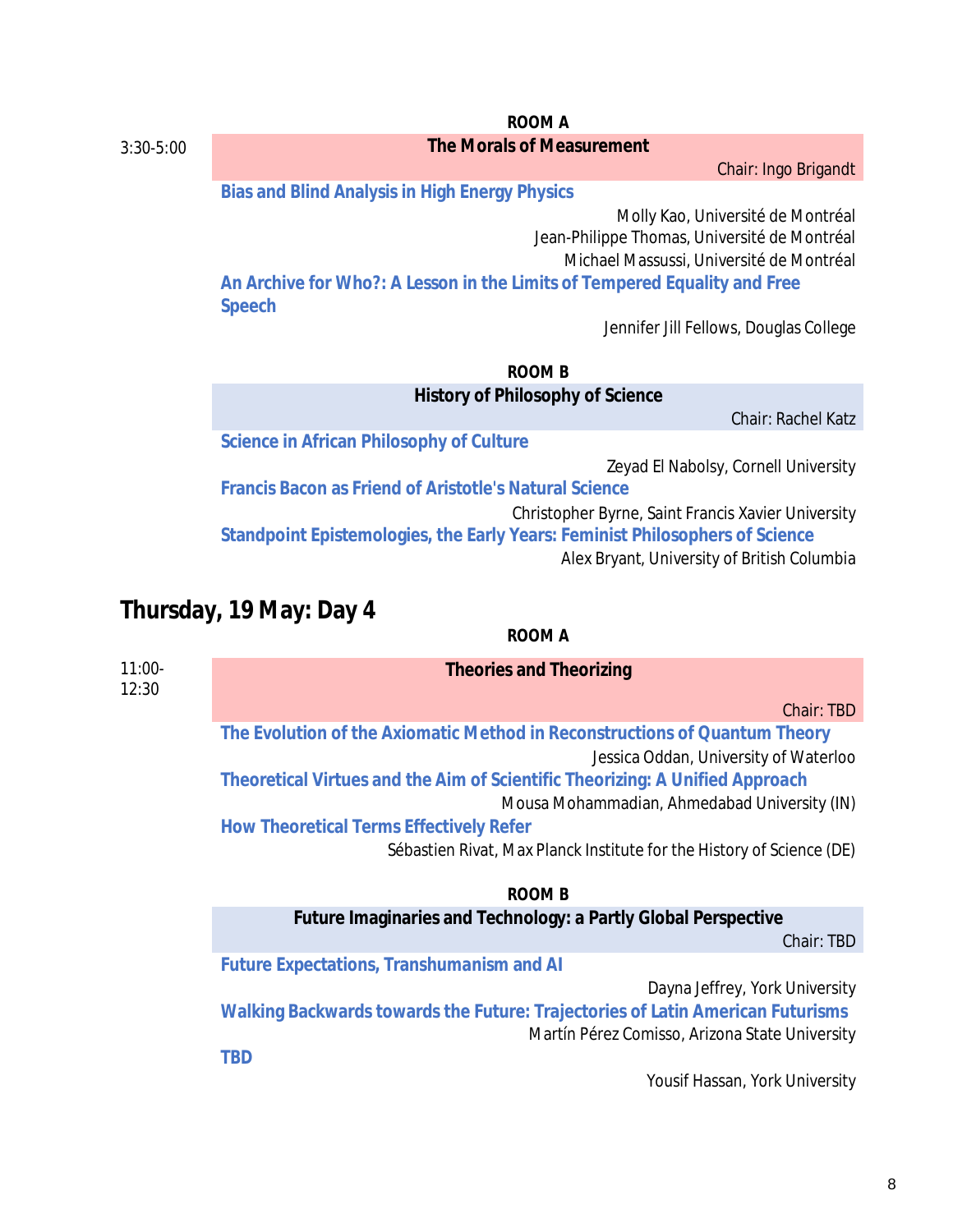| 12:30-1:30  | Lunch                                                                                                                |
|-------------|----------------------------------------------------------------------------------------------------------------------|
| $1:30-3:00$ | <b>AGM</b>                                                                                                           |
|             | <b>Annual General Meeting, CSHPS/SCHPS</b>                                                                           |
|             |                                                                                                                      |
|             | ROOM A                                                                                                               |
| $3:00-3:30$ | <b>Break</b>                                                                                                         |
| $3:30-5:00$ | What if?                                                                                                             |
|             | Chair: Milena Ivanova                                                                                                |
|             | The Climate Casino: Employing Betting Markets to Quantify Uncertainty within<br>the IPCC Assessment Report Framework |
|             | Aaron Kenna, University of Toronto                                                                                   |
|             | Contextualist Solutions to the Problem of Explanatory Asymmetry                                                      |
|             | Andrew Wayne, University of Guelph                                                                                   |
|             | Scientists are Internalists about the Epistemology of Imagination: a Case Study                                      |
|             | from Space Science                                                                                                   |
|             | Michael Stuart, National Yang Ming Chiao Tung University (TW)                                                        |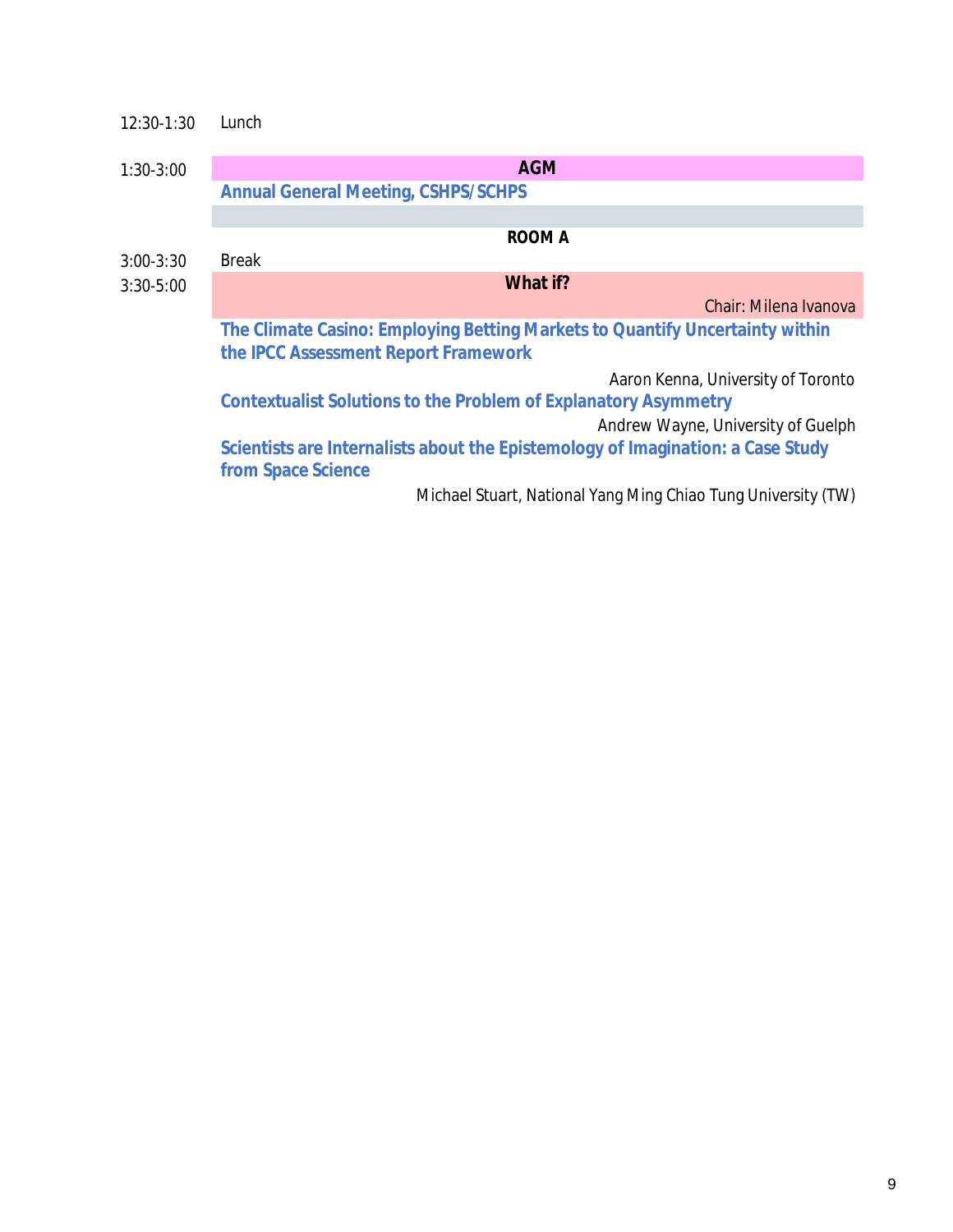#### **Stillman Drake Lecture**

#### <span id="page-10-0"></span>Wednesday, 18 May, 1.30-3.00

#### **Degrees of Vulnerability**

#### Deborah R. Coen, Yale University

The science and politics of climate change hinge on a concept that fits awkwardly into the usual vocabulary of physical scientists: vulnerability. In 1979, the World Climate Conference seized on vulnerability as an organizing concept, and in 1992 the UN Framework Convention on Climate Change (UNFCCC) committed wealthy countries "to assist developing countries that are particularly vulnerable to the adverse effects of climate change in meeting costs of adaptation to those adverse effects." Yet there is little agreement over how to measure vulnerability to climate change. Drawing on recent feminist theory, I will suggest that the insistence that vulnerability can be measured illustrates just how impoverished a concept of vulnerability this is. This presentation will ask: why have scientists and policymakers believed vulnerability to be measurable in the first place? The answer to this question lies, most immediately, in the science and politics of development in the era of decolonization. But it also reflects a deeper historical pattern that has shaped scientific interactions with the atmosphere since roughly 1750. Any attempt to forge a concept of climatic vulnerability better suited to the goal of climate justice must include attention to the ways in which the modern imperative to manage risk has constrained human relationships with meteorological instruments.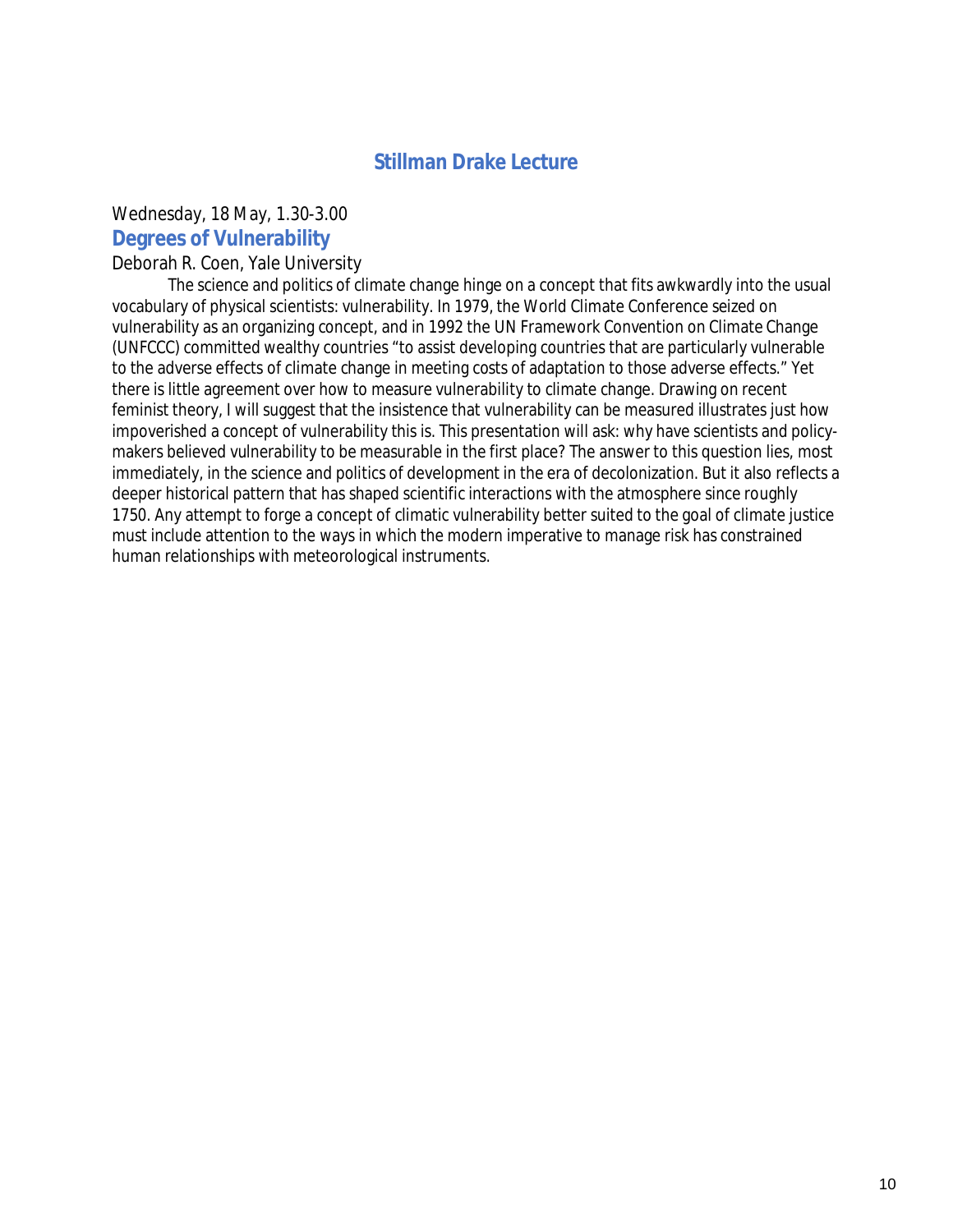## <span id="page-11-0"></span>**Résumés pour les contributions individuelles / Abstracts for individual papers** *(Alphabetical by first listed author)*

## **Geometric Cognition: a Hub-and-Spoke Model of Geometric Concepts**

Mario Bacelar Valente, Pablo de Olavide University (ES)

Here, we develop a model of the neural representation of geometric concepts. From the perspective of a philosophy of mathematical practices, we should consider actual practices in their historical context. We will develop a model for Euclidean geometry. To arrive at a coherent model, we found it necessary to consider earlier forms of geometry.

The models will be based on the hub-and-spoke theory. According to this theory, the neural representation of concepts is made in terms of spokes, which are modality-specific brain regions that codify modal features of concepts (e.g., visual and verbal representations). There are also integrative regions – the hub – which blends, in an amodal format, the different aspects codified in the spokes and gives rise to coherent concepts. The hub enables a modality-free codification of further aspects of concepts. Notice that we can address a particular concept directly in terms of 'spokes' and a 'hub' not has regions in the brain but as 'parts' of the concept. Here, we will start by addressing the practical geometry of ancient Greece. Then we consider Hippocrates of Chios' work. We develop models for these two cases. Finally, we develop the model of the neural representation of geometric objects in Euclidean geometry.

## **Emotions as Conceptual and Extended: A Comparison of the Conceptual Act and Scaffolded Mind Theories of Emotion**

#### Joshua Barden, University of Alberta

In various publications over the past two decades, Lisa Feldman Barrett has advanced the controversial idea that emotions are natural kinds despite being ontologically subjective entities. She argues that those who claim that emotions are not natural kinds because of their diverse biological underpinnings (e.g., Paul Griffiths) fail to consider that "collective agreement" on what functions certain behaviours play is partially constitutive of the reality of emotions. In brief, Barrett believes that social ontology, in addition to physical or biological ontology, must be considered by any account that purports to show that emotions are real.

In this paper, I demonstrate that Barrett's social ontology (which she borrows from John Searle) fails to do the work she thinks it can in her attempt to show that emotions are real. I argue that Barrett's "conceptual act theory of emotions" can be improved if she augments her agreement-based social ontology with the broader notion of a "scaffolded mind," which sees our affective and emotional capacities as intrinsically dependent on external physical and social environments for their constitution. By showing that "agreement" is just one part of the social environment that constitutes emotions, I relieve Barrett of the necessity of showing that conscious or unconscious agreement is the only social factor that can play a role in the development of emotions as ontologically subjective entities that are nonetheless real aspects of our social experience.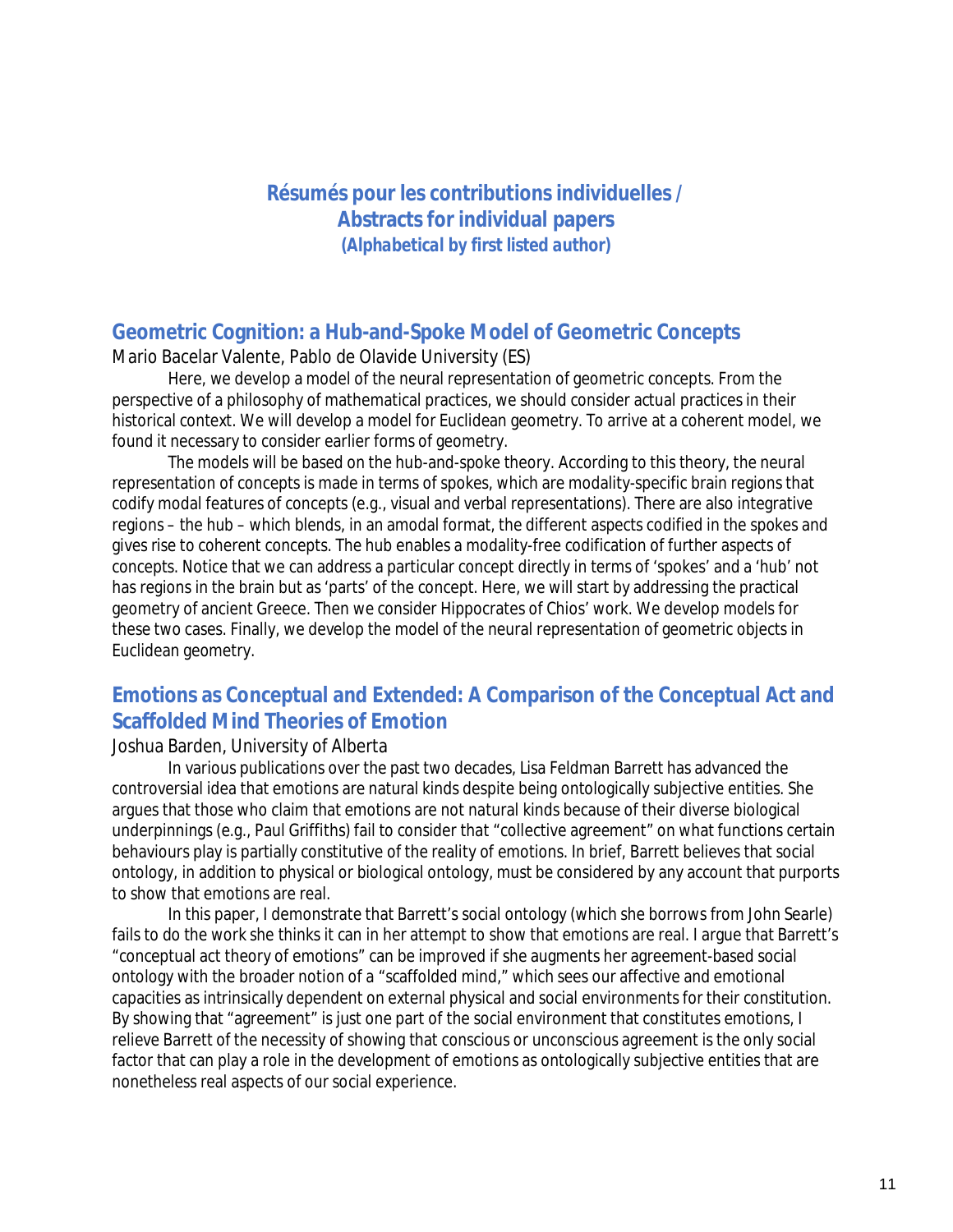## **A Shift of the Concept of Ecosystem Services: is there Something New with the Nature's Contribution to People Concept?**

#### Sophie Bretagnolle, Université du Québec à Montréal

In 2018, an argument emerged between scientists studying or using the concept of ecosystem services (ES). The ES concept met a huge success since 2005 and is used as a central concept in several international initiatives (e.g. Natural Capital Project, TEEB, SEEA, UNEP) in charge of studying the relation between humans and ecosystems and biodiversity. However, the Intergovernmental sciencepolicy Platform for Biodiversity and Ecosystem Services (IPBES) decided to lower the role of the ES concept in their conceptual framework in aid of the Nature's contributions to people (NCP) concept (Díaz et al. 2018; 2015).

Usually defined as the "benefits humans obtain from ecosystems" (Millennium Ecosystem Assessment (Program) 2005, v), ES can refer to the production of wood, the purification of water or the pollination of crops that will give humanity fruits for instance. On the other side, the concept of NCP is defined as "all the positive or negative contributions of living nature (the diversity of organisms, ecosystems, and their associated ecological and evolutionary processes) to the quality of life of people" (Díaz et al. 2018). The great similarity between MA's ES definition and NCP definition given by IPBES did not escape other scientists that considered these very slight changes in the MA definition as minimal (Braat 2018; Kenter 2018).

During this presentation, I will analyse several aspects of the debate that may have opposed the concepts of ES and NCP. I will try to show how, despite the great similarities between the two concepts, real contributions have been (re)made.

## **Species, Essentialism, and Human Nature**

#### Ingo Brigandt, University of Alberta

Essentialism about any issue is hardly endorsed in contemporary science studies and philosophy of science. This also holds for biological species, although two decades ago philosophers following Richard Boyd were willing to promote a revised notion of essence. Yet a handful of holdouts who nowadays even endorse intrinsic species essences exist. This talk will engage with Christopher Austin's recent essentialism about species, because it is both rooted in current issues in evolutionary developmental biology and adopts a neo-Aristotelian framework that resonates with discussions in contemporary analytic metaphysics. Apart from criticizing this intrinsic essentialism for species in general, I will reject such an essentialism as applied to humans as an unacceptable notion of human nature.

Consisting of developmental modules, Austin's intrinsic essences are species-wide dispositions to develop in a goal-directed fashion. Importantly, Austin avoids any claim that this would consist in developing a single, species-typical phenotype. Instead, he relies on the disposition to generate a restricted but whole range of phenotypic outcomes (e.g., depending on environmental circumstances). While Austin's strategy is to separate the question of what makes an organism a member of a species (answered in terms of an intrinsic essence) from the question of what makes a taxon a species, I object that this fails to incorporate those features about the nature of species that account for the generation of variation and evolutionary change. Moreover, Austin's teleological essentialism yields an objectionable account of human nature through a faulty vision of how human diversity should be explained and appraised.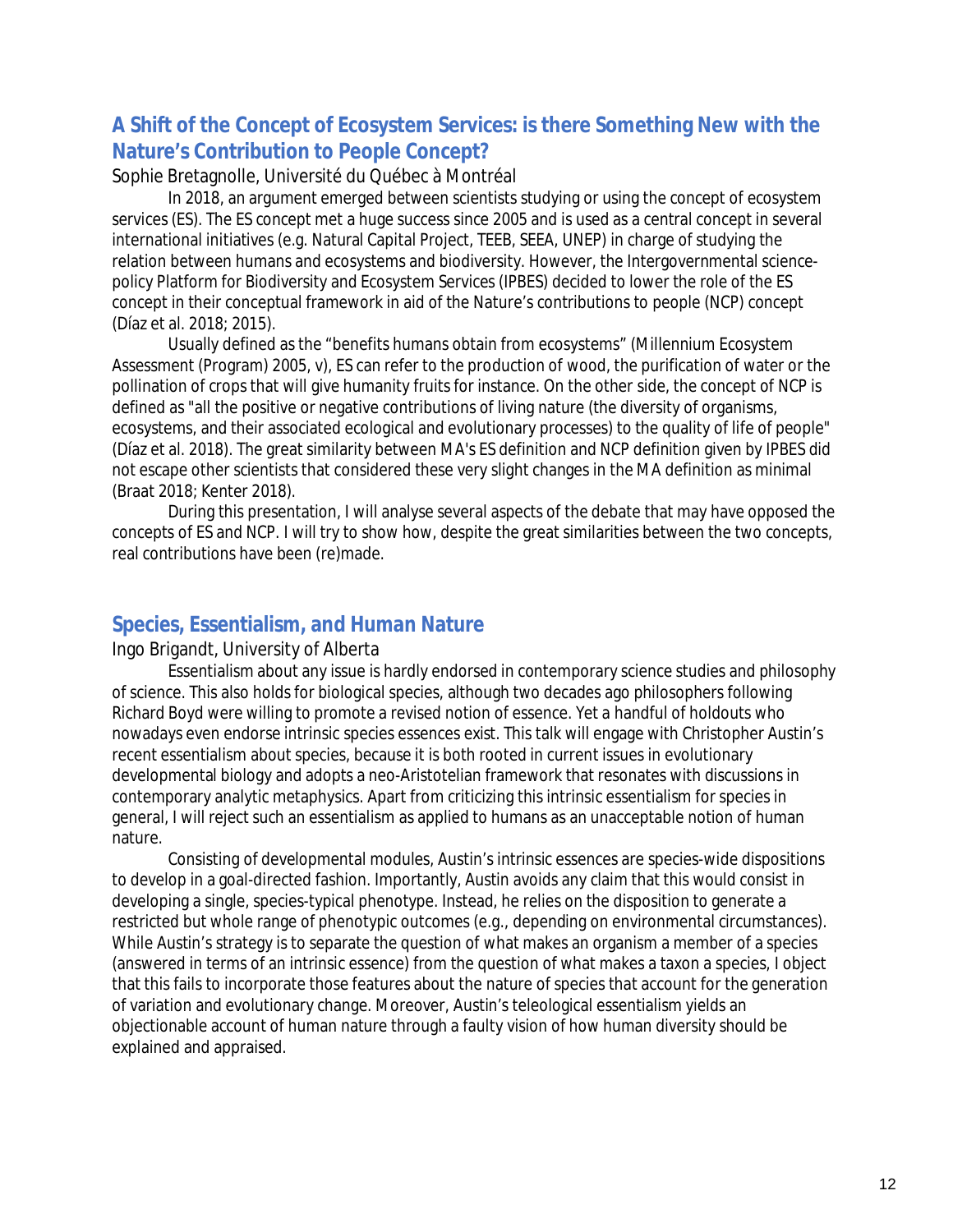## **Interactive Kinds and Norm Enforcement**

#### Danielle Brown, University of Alberta

This paper investigates the mechanism that undergirds interactive kinds, a concept put forward by Ian Hacking (1995, 1999) and defends an account of the mechanism underlying human interactive kinds relating to their dual-status as epistemological and normative. Hacking argues that kinds in the social or human sciences--psychiatry, sociology, economics--are interactive in that those who are classified interact with their classification, generating feedback loops which may result in changes to the kind itself. This, according to Hacking, produces problems with the stability of the kind that can impede our epistemic practices of empirical generalization and predictions. The two main questions raised with respect to interactive kinds are (1) whether interactivity is exclusive to human kinds, and (2) whether interactivity is a substantial problem for our epistemic practices. After a review of the literature (Khalidi 2013; Cooper 2004; Laimann 2020), I defend an affirmative answer to both questions. Though there exist other sorts of feedback mechanisms in nature, the phenomenon Hacking identifies is unique to human interactive kinds and stems from the fact that human beings are sensitive to norms and values and that kind assignment functions as a norm enforcing mechanism. I accept Laimann's (2020) view that challenge of human interactive kinds to our epistemic practices is not merely instability, but the way both stabilizing and destabilizing feedback obscure or interfere with other relevant causal processes. I push these ideas a step further, arguing that both stabilizing and destabilizing feedback in human interactive kinds are a byproduct of the much larger problem of the role that kinds play in the enforcement of norms.

## **Standpoint Epistemologies, the Early Years: Feminist Philosophers of Science**

#### Alex Bryant, University of British Columbia

A common folk narrative regarding the development of standpoint epistemology begins with Hegel's influential account of the epistemic consequences of social positions, passes through the Marxist tradition, and into the political theorization of Marxist, Black, and (eventually) liberal feminists. So this story goes, the insights of these traditions congeal into what are now called standpoint epistemologies in the 1990's.

I press on this narrative by investigating the citational, conceptual, and social connections which presage a now famous intersection in the development of standpoint epistemology: the 1997 symposium regarding Susan Hekman's "Truth and Method" which occurred in SIGNS. In so doing, I attend specifically to the role of feminist thinking about scientific knowledge by sociologists (Patricia Hill Collins and Dorothy Smith) and philosophers of science (Sandra Harding, Donna Haraway, and Helen Longino) in the intellectual development of the more general (but nevertheless feminist) epistemologies which follow.

## **Looking Backward and Forward at the Lakatos-Kuhn debate: the Logic of Scientific Research as Historical-Hermeneutical Reconstruction**

#### Marco Buzzoni, Università di Macerata (IT)

Thomas Kuhn is the individual philosopher usually credited with having played the most important role in the preading of the view that, even if they are distinct disciplines, history of science and philosophy of science must closely cooperate (see e.g. Nickles 1995; Galison 2008; Kuukkanen 2012: 346; Franssen et al. (eds.) 2016).

This historical reconstruction is, in an obvious sense, beyond controversy. However, in spite of its prima facie plausibility, it must be corrected on one important point. In a sense, Kuhn's strong influence did not represent a help, but rather an obstacle to the view of an intimate connection between the history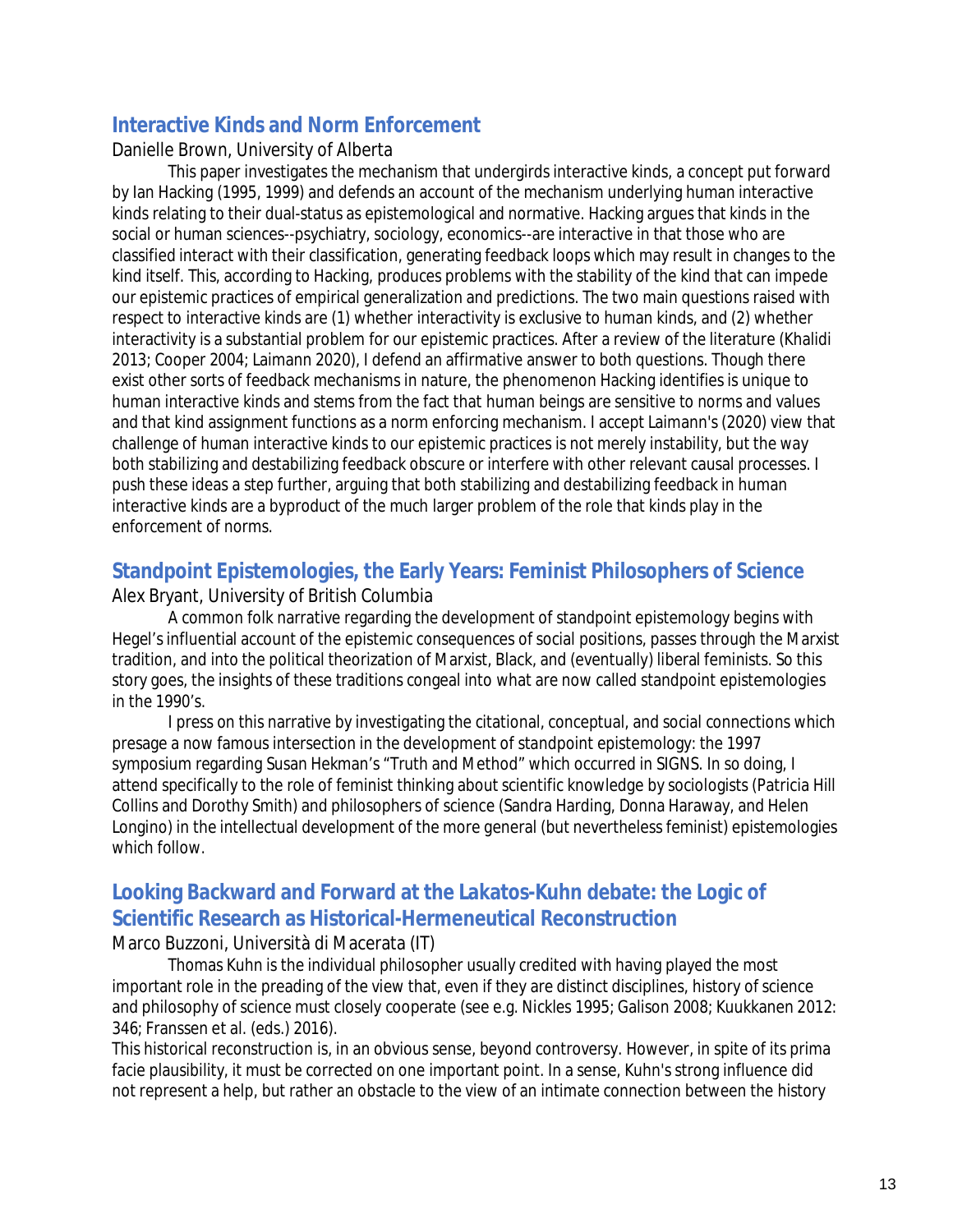of science and the philosophy of science. In fact, a convincing theoretical clarification of the relationship between philosophy of science and history of science was not provided by Kuhn, and it is at least in part still to be provided. In order to argue in favour of this thesis, the initial part of this paper will briefly revisit the debate that took place in 1965 between Kuhn and Lakatos at Bedford College in London, in order to highlight a fundamental theoretical knot that still need to be solved. The proposed solution involves radically rethinking the relationship between the context of discovery and the context of justification, placing the genetic-historical reconstruction of scientific theories at the very heart of their logical-epistemological justification.

## **Francis Bacon as Friend of Aristotle's Natural Science**

Christopher Byrne, Saint Francis Xavier University

Despite Bacon's opposition to the Aristotelianism of his time, there are three fundamental points of agreement between him and Aristotle:

1) Not all natural science is experimental. Nature is found in three states: free, forced, and constrained by human intervention. The third is the realm of experimental science. The study of nature in its free state, however, is primarily observational and not experimental. Two examples of the latter are biology and astronomy; the objects studied by these sciences have features that can be observed only in a natural context, or in an environment in which the natural context has been replicated. 2) The parts of nature that can be investigated experimentally are those that are indifferent to human intervention because they behave in the same way in both experimental and non-experimental contexts; they are immune to artificial constraints. Thus, we become masters of nature not by destroying it, but by harnessing it.

3) Natural science proceeds by way of induction, but not numerical induction. Instead, scientific claims are properly based on inference to what is naturally necessary; the latter is grounded in causal mechanisms that can operate in one way only, beginning with the operations of the material elements. All three of these claims were denied by the late Scholastic doctrine of substantial forms; in freeing natural science from substantial forms, Bacon was acting as a friend of Aristotle's natural science.

## **"But I am not a barbarian":** *Le Dernier Homme* **and the Crisis of Evolutionary Time**

#### Michael Cameron, Dalhousie University

This paper reads Cousin de Grainville's 1805 prose poem Le Dernier Homme [The Last Man] as symptomatic of an epistemic shift fundamental for the history of evolutionary biology. As has been acknowledged by many academics, Grainville's text is representative of many important transitions of the early nineteenth century, for despite ending on a Christian vision of apocalypse, it is nonetheless a work of proto-science fiction and an important step toward secularism. Following such readings, I argue that Le Dernier Homme dramatizes a crisis in Christian thinking and its concomitant faith in a meaningful end to Creation, a crisis necessary for the emergence of non-teleological evolutionary theory such as contemporary Darwinism. In the text, God tasks Adam – the First Man – with returning to Earth to convince Omegarius – the last fertile male – not to procreate. If Omegarius adheres to God's wishes, the Resurrection as depicted in the Book of Revelation will commence; if he chooses not to comply, he will become the progenitor of "the most accursed of all races." Considered within the contemporary intellectual milieu of the likes of Lamarck and Cuvier, Omegarius' choice should be interpreted as one between a religious and a secular understanding of humanity's relation to nature – if we have no transcendent end to which to look, then our future evolutionary path is conditioned instead by the caprice of natural laws. Ultimately, Omegarius decides to follow God's command, but the fact that such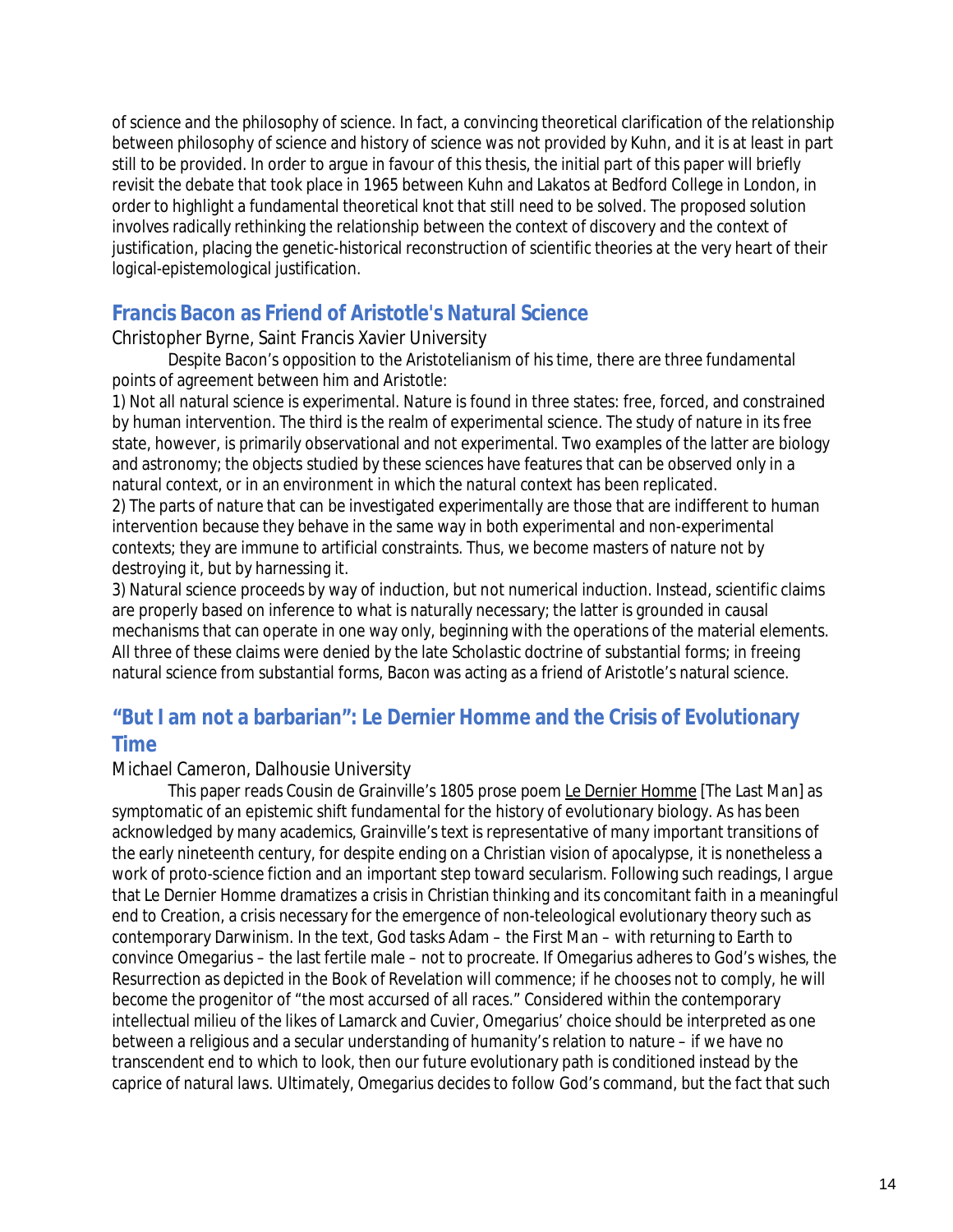a choice must be made indicates nonetheless that a non-teleological rendering of evolutionary time has become imaginable.

## **Revolutionary Machines: Socialism and Empire in the English Mechanic** Johannes Chan, York University

The English Mechanic, published from 1865 to 1926, was one of the most widely circulated popular science periodicals in Victorian England, securing a loyal working-class readership by remaining both affordable and participatory in nature. The periodical's large sections of correspondence exchanges allow for a type of historical approach proposed by Robert Young. What Young termed "social intellectual history" relies upon Victorian periodical literature to unearth the views of "lesser" scientific writers like Whewell and Sedgwick. While this task was taken up by historians like Adrian Desmond and James Secord – there is less existing literature focused on working-class voices such as those found in the pages of popular mechanics' magazines. The English Mechanic as this paper will show had an editorial line largely liberal-democratic in nature – both against class antagonisms and supportive of spreading the use of industrial machinery like the Arkwright mill to replace unruly labour threatening the reliable supply of commodities. However, the periodical's participatory correspondence sections still brought to its readers voices that were sometimes sympathetic to socialism or sometimes explicitly socialist. Though the socialism featured in its pages was more often less revolutionary and more inclined to reform or gradual change. Simultaneously, what we find in reader discussions over machinery and political economy are also frequent mentions of Britain's imperial possessions, revealing an intimate relation between working-class views of technology, socialism, and empire.

## **Metaphors in Darwin's Natural Selection and a general account of scientific models**

#### Deivide Garcia da Silva Oliveira, Federal University of Reconcavo of Bahia (BR)

This paper aims to offer a blueprint for understanding scientific models based on the metaphor approach. To do it, we borrow the of Darwin's use of metaphors, such as the introduction of powerful Being in his evolutionary theory from two books (2009 [1859], 2009 [1909]). According to Darwin, metaphors are useful to make economy of language, a way to brevity in explanatory matters (Darwin, 2009 [1859], p. 63). One example is "Natural Selection" as an intelligent mind, a Selector. On the other hand, Darwin extends the use of his metaphors beyond the limits of a mere brevity. Sometimes he applies a teleological grammar, such as "given by the hands of Nature", or the "face of nature bright with gladness" (Darwin, 2009 [1859], p. 49). This suggests the existence of Darwin's conflicting worldviews (Delisle, 2019) and opens the opportunity to think what role his metaphor of an intelligent mind plays in scientific models. According to our proposal, this role helps him to test his theory. To do this, we push forward issues of scientific models, as the imprecision in general understanding of scientific models, found in scientists and philosophers (Bailer-Jones, 2009; Frigg, 2020; Gerlee & Lundh, 2016). Finally, we present our blueprint of models based on four features, a-simplification and selection; b-articulation of familiar-unfamiliar structures; c-accessibility and moderations of complexity, and finally d-local realism. We conclude by showing the adequacy of our philosophical blueprint for scientific models and metaphors.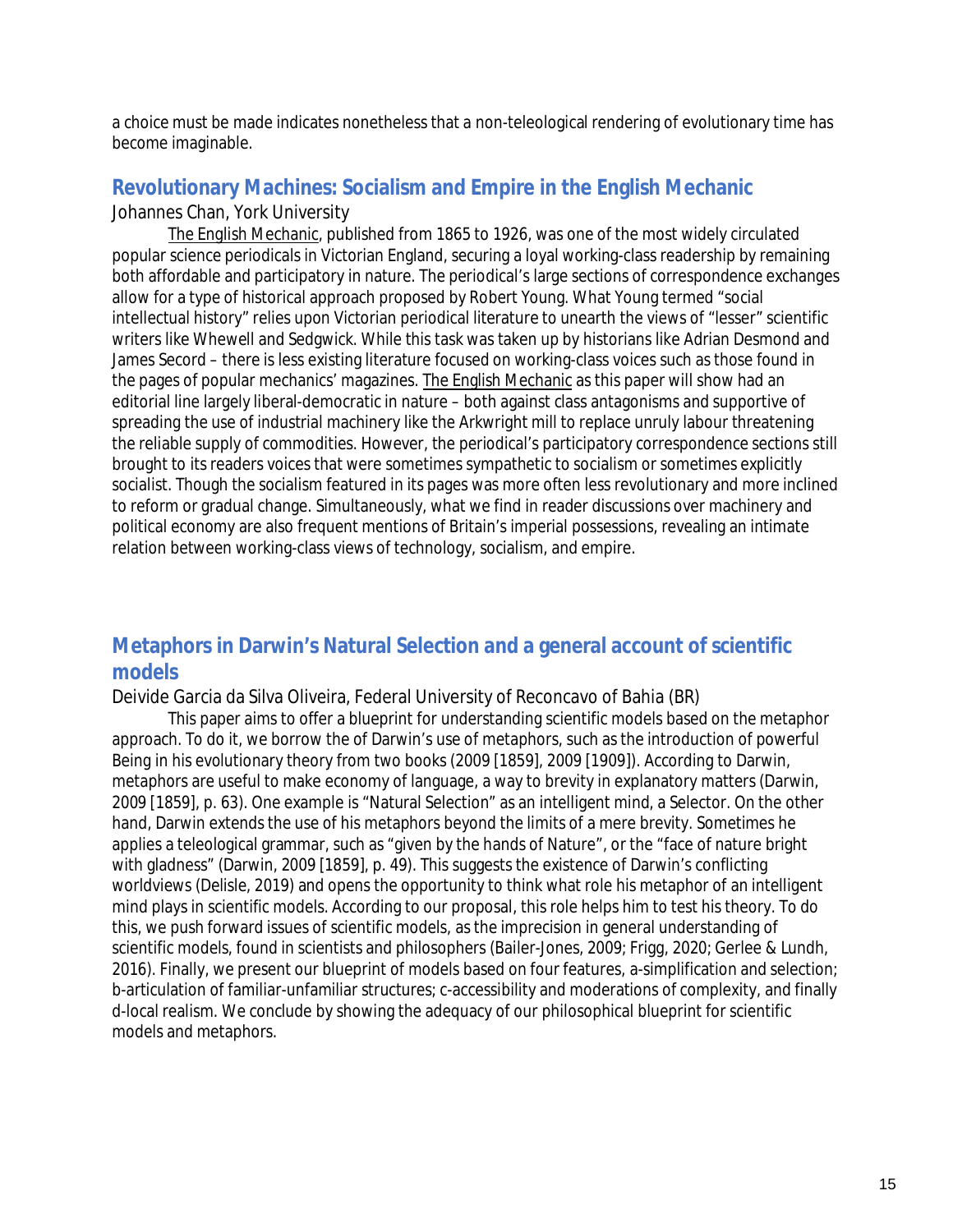## **Science in African Philosophy of Culture**

#### Zeyad El Nabolsy, Cornell University

In this paper I show that specific conceptions of science play an important role in the work of African philosophers such as Kwasi Wiredu, Kwame Gyekye, and Anthony Kwame Appiah. All three philosophers draw on some conception of science in order to differentiate between "modern" and "nonmodern"/"traditional" societies. However, despite the significant role that is played by conceptions of modern science in the work of those philosophers, they do not really provide extensive accounts of what kind of science they are referring to. I thus aim to reconstruct the conception of science that is deployed by those three philosophers. In the process, I show that while they sometimes refer to "science" without qualification, what they really mean is "modern science", i.e., science as it emerged in early modern Europe in the aftermath of the Scientific Revolution. I argue that this conception of science, namely, science as it took form in the aftermath of the Scientific Revolution in early modern Europe serves as a common denominator that unifies the approaches of Wiredu, Gyekye, and Appiah. I show that the demarcation problem which is really of concern for modern African philosophy is not the general demarcation problem: how do we distinguish between science (without qualifications) and other bodies of beliefs? Instead the demarcation problem which is of concern for modern African philosophy has to do with a more specific problem: how do we distinguish between modern science and other bodies of beliefs?

## **Varying Evidential Standards as a Matter of Justice: the Context of Climate Change**

#### Ahmad Elabbar, Cambridge University

The Intergovernmental Panel on Climate Change (IPCC) is known for adopting high evidential standards in its assessments. Although in principle the IPCC can report on knowledge contained in nonpeer reviewed or 'grey' literature, in practice, these additional sources are largely excluded from its evidence base. Assuming that the IPCC is right about the relative epistemic merits of different forms of evidence, is adopting fixed high evidential standards morally justifiable in science for policy, or rather does the balance of moral reasons favour varying evidential standards in assessment? This question has emerged as an important locus of debate in the values-in-science literature, with compelling arguments on both sides. My aim is to adjudicate this debate by introducing a novel consideration: In contexts marked by background evidential inequality, maintaining fixed high evidential standards results in an unequal distribution of epistemic goods among stakeholders, producing a powerful assessment for datarich regions (a high rate of findings) vs. a weak assessment for data-poor regions (a low rate of findings). Where such inequalities of epistemic power translate into inequalities of political power, or where the background evidential inequality is itself the result of social injustice, we have reasons of egalitarian justice to reject fixed high evidential standards in favour of variable standards: in particular, to lower evidential standards for data-poor regions. This argument fills a gap in the literature, which has so far neglected cases involving background evidential inequality, implicitly assuming background homogeneity of evidence in debates over the setting of evidential standards in assessment.

## **An Archive for Who?: A Lesson in the Limits of Tempered Equality and Free Speech**

#### Jennifer Jill Fellows, Douglas College

In 2019, Unesco released a report entitled I'd Blush If I Could: Closing Gender Divides in Digital Skills Through Education. The goal of the report was, as the subtitle indicates, to investigate gender disparity in the digital world. The report found that women are grossly underrepresented in computer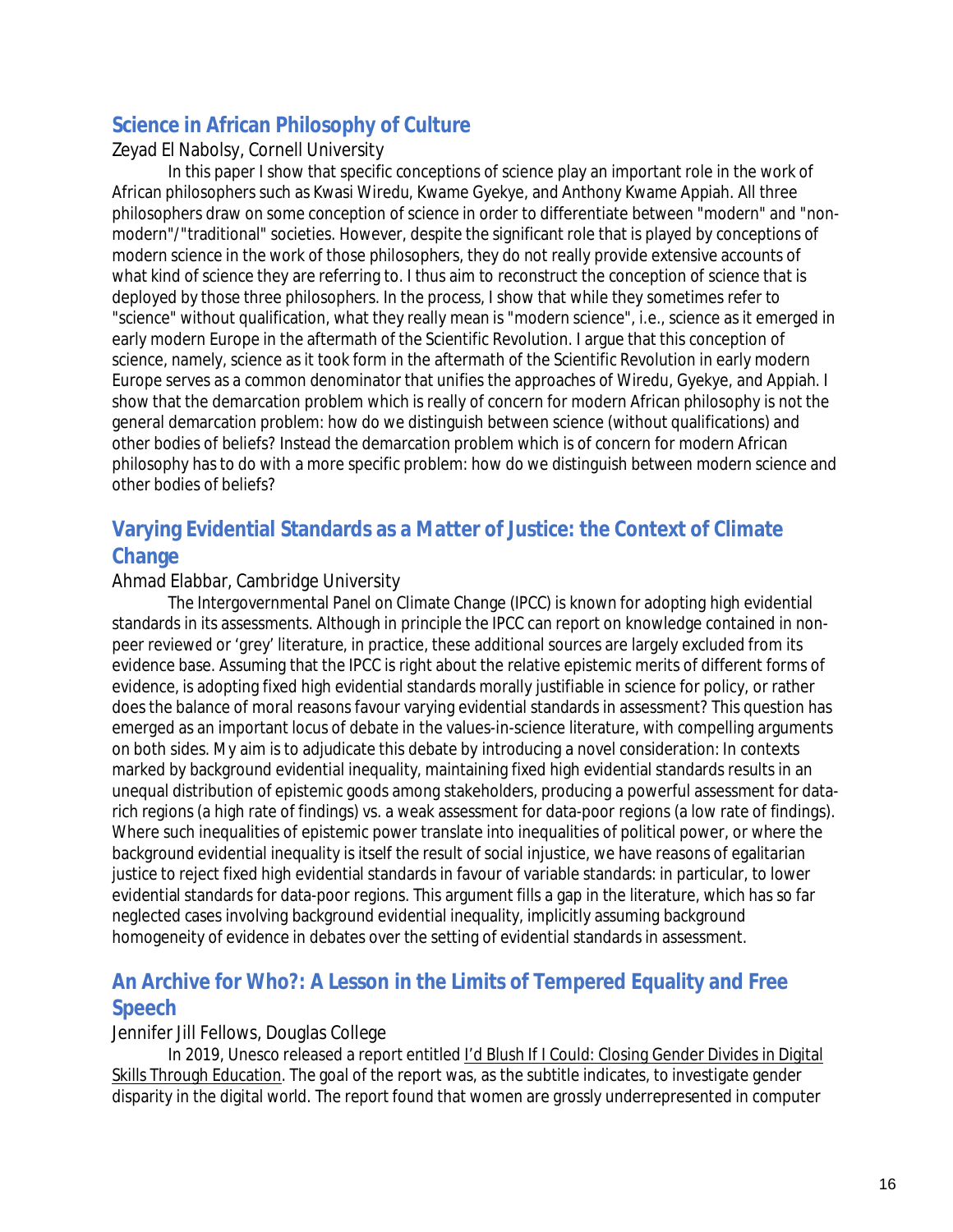science programs, in software engineering careers, and in silicon valley. (Unesco, 2019, 19) In many ways, this report confirmed what many of us already know: that digital spaces are largely designed by men, for men.

Though digital systems designed by women for women are rare, they do indeed exist. One example is Archive Of Our Own (also known as AO3) a fanfiction website. In this essay I argue that the values at the heart of AO3 largely map onto Helen Longino's framework of how to build feminist knowledge-making communities in science. However, I also critique AO3 as a site that still needs room to grow if it is to be truly intersectional, as it has largely failed to address legitimate concerns regarding racism on the site. I examine how AO3's current struggles can illustrate a long-standing problem in feminist empiricism regarding community building, freedom of speech and knowledge-sharing across communities. If I am correct, the values of tempered equality and uptake of criticism in Longino's framework can be harmful and can lead communities built upon her framework (as AO3 largely is) to be structurally unable to be fully inclusive.

## **'Minding the Gap': Sophie Germain and the relation between mathematics, philosophy of mind, and gender equality.**

Melanie Frappier, University of King's College

Because of her major contributions to number theory and mathematical physics, Sophie Germain (1776-1831) was—even in her lifetime—used as an example of both the benefits of women's education and of its perils. Germain herself did not enter the debate, or so it may seem, dedicating herself to mathematics until the end of her life when, strangely enough, she made a foray into conjectural history. At first sight, her unfinished Considérations générales sur l'état des sciences et des lettres may seem to offer little more than a speculative analogy between the historical developments of the sciences and those of the humanities. However, read as a text drafted at the intersections of early 19th-century debates on women's rights, phrenology, and positivism, Germain's Considérations is, I argue, perhaps better understood as a sketch of a theory of the mind depicting thought as both fundamentally mathematical and malleable. If so, Germain's manuscript may be better conceived not as a naïve attempt at speculative history, but as a search for a metaphysical basis for gender equality and women's rights to education.

## **The Nature of Holobionts: The Agential Autonomy Perspective**

#### Fermin Fulda, University of Toronto

One of the most important recent discoveries in biology is the ubiquity and importance of the symbiosis that holds between microbes and their plant and animal hosts (McFall-Ngai et al. 2013; Douglas and Werren 2016). The term 'holobiont' has been introduced to denote the unit formed by the host macroorganism and its associated microbiota (Margulis 1991; Rohwer et al. 2002). A central issue concerns the ontological status of this multi-species, polygenomic consortium: is the holobiont an ecological community of micro and macro biological individuals (e.g. Skillings 2016), or does it constitute a biological individual in its own right (e.g. Zilber-Rosenberg & Rosenberg 2008)? I address this issue using a new criterion of biological individuality according to which, biological individuals are autonomous agents. After clarifying the concept of biological 'agency' and 'autonomy' and showing the adequacy of this criterion with respect to intuitive non-symbiotic cases, I apply this criterion to three holobiont systems: the coral holobiont, the cow-rumen holobiont and a plant-holobiont. Although it is an empirical issue whether a given biological system meets a given criterion, I argue that this criterion has the important conceptual advantage of allowing for degrees of agential autonomy and hence individuality along a continuum. This implication challenges the assumption that the problem of the ontological status of holobionts takes the form of a dichotomy between full-blown individuality and full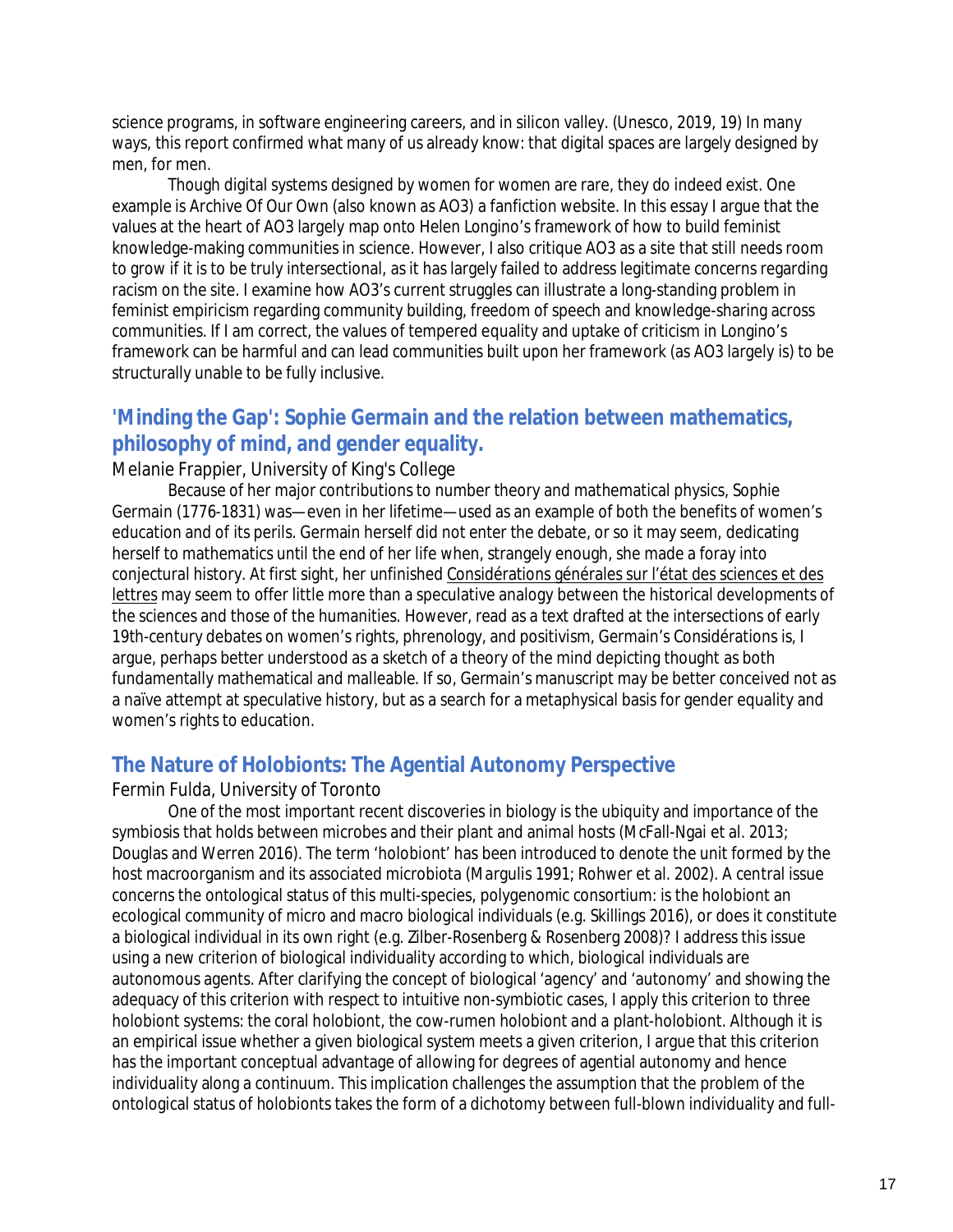blown non-individuality (ecological community). This criterion thus explains the intuitive possibility that most holobionts are located midway between these two extremes and why some cases are undecidable.

## **The New Modern Medicine: Scientific Medicine as an Unstable Model** Jonathan Fuller, University of Pittsburgh

Few would disagree that contemporary western medicine is scientific. However, while it is tempting to analyze scientific medicine within the traditional demarcation problem in philosophy of science by wondering what makes medicine a science, such an analysis misses out on the historical significance of scientific medicine. Rather, we should ask what makes contemporary western medicine 'scientific medicine'. Probing the latter question reveals that scientific medicine is an unstable model of medicine in recent history and today.

I argue that medicine became modern scientific medicine by the turn of the twentieth century by aligning with and modeling itself after particular sciences: the laboratory or biomedical sciences (e.g. biochemistry and physiology). The resulting model of scientific practice is often called 'the biomedical model' or, simply, 'the medical model'. During the twentieth century, the influence of new medical sciences led to a shift in scientific medicine, resulting in a new medical model and a new modern medicine characterized by (1) multifactorial diseases and (2) noncommunicable disease epidemics, as well as an emphasis on (3) randomized trials and (4) medical risk. Noncommunicable disease epidemiology and clinical epidemiology had a profound influence on this new scientific medicine. In fact, all four characteristics mentioned above reflect the newfound importance of epidemiological concepts and methods in medicine. Likewise, we can see contemporary movements like 'precision medicine' and 'deep medicine' as part of an ongoing effort to remake modern medicine in the image of new sciences: molecular genetics and computer/data science, respectively.

## **Talking with Plants in the 1970s: The Sensation of 'The Secret Lives of Plants'**

Della Gavrus, University of Winnipeg and Vivien Hamilton, Harvey Mudd College

A surprising 1973 runaway bestseller made its authors famous, enchanted the public, and forced the scientific establishment into an unplanned and very public confrontation. In 'The Secret Lives of Plants,' by Peter Tompkins and Christopher Bird, readers learned that plants "are living, breathing, communicating creatures, endowed with personality and the attributes of soul," able to read people's minds and sense their emotions, even across long distances. To support these radical claims, Tompkins and Bird drew on mysticism, spiritualism, philosophy, and the history of science, and compiled a large number of experiments from across the world – including from behind the Iron curtain. At a time of widespread environmental concern, the authors hoped that plants, "may be ready, willing, and able to cooperate with humanity in the Herculean job of turning this planet back into a garden from the squalor and corruption" of its current state. Surprisingly, the book continues to cast a shadow in the present, as a new generation of plant researchers making bold claims about plant intelligence find their work haunted by the memory of 'The Secret Lives of Plants.'

In this paper, we recover the neglected origin story of this book and examine its reception in scientific circles and wider culture. Drawing on oral history interviews with friends and family of Tompkins and Bird, and on media from the 1970s, we ask how both the book and the conversation surrounding it were shaped by the environmental movement, Cold War secrecy, and New Age entanglements with science.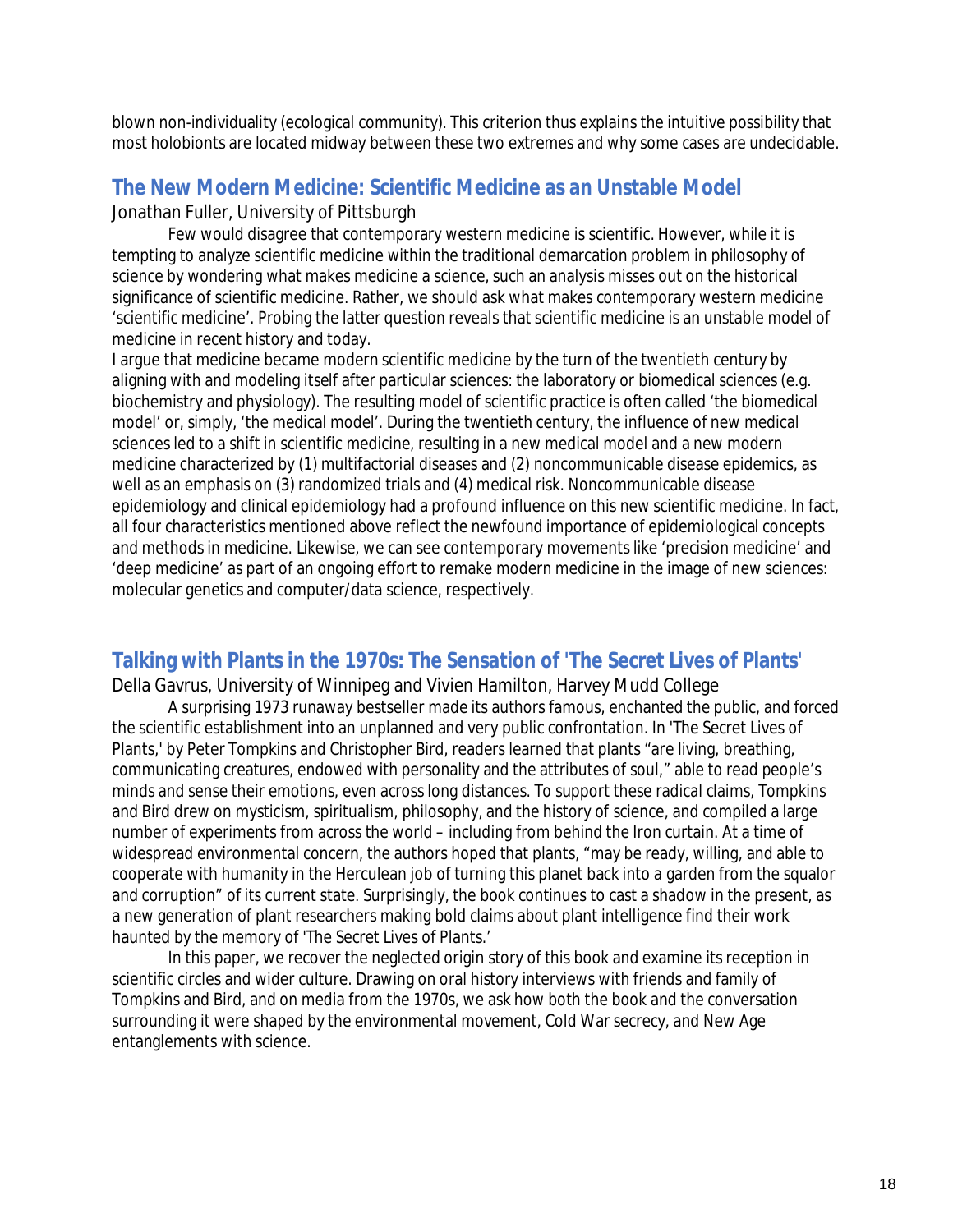## **Author Meets Critics: James Elwick,** *Making A Grade: Victorian Examinations and the Rise of Standardized Testing* **(Toronto 2021)**

Ernst Hamm, York University, Tara Abraham, University of Guelph, and Robert Brain, University of British Columbia

Examinations and standardized testing are deeply integrated into schools, universities and whole systems of education in many different places and times. They play a key part in the preservation and transmission of knowledge across generations, as they do in gate-keeping. They are also controversial and as James Elwick's Making a Grade shows, they have been so for a very long time. Among other things, examinations are sometimes seen as the preserve of an old guard dedicated to upholding standards of one sort or another; sometimes as innovations that allow for fair treatment for all; sometimes as elaborate obstacle courses that might be worked around. This session brings together the author of an important new book on a subject of enduring relevance with critics whose work ranges across the physical, biomedical, human and social sciences, and their interactions.

### **TBD**

Yousif Hassan, York University

### **What is a Beautiful Experiment?**

#### Milena Ivanova, Cambridge University

There has recently been an influx of interest in the relationship between aesthetics and science. Philosophers have explored the role of beauty in scientific theorising, how it affects the generation of theories and the evaluation of their tenability, and the relationship between beauty and epistemic aims such as truth and understanding. The primary focus of these works, however, has been the relationship between theories and aesthetic values. My aim in this article is to engage with aesthetic aspects of scientific experimentation, specifically with how aesthetic features enter the construction, evaluation and reception of an experiment. I start with an analysis of the origins of scientific experimentation and illustrate the relation between experiments and artistic performances, arguing that from the early 17 century we can appreciate the aesthetic nature of experiments and their aim to generate not only knowledge of nature but also an aesthetic experience in the audience. I turn to analysing which aspects of experiments are appreciated aesthetically, identifying several contenders, from the ability of an experiment to uncover nature's beauty, to encapsulating original designs and human creativity. I focus specifically on the idea about design and the notion of beauty, asking what makes an experiment beautiful? I analyse commonly noted qualities, such as simplicity and economy and illustrate how they are understood by discussing a very famous experiment: the Meselson-Stahl experiment in biology that established how DNA replicates. Last, I look into claims made by scientists that an experiment is beautiful only when it leads to discoveries, and defend the idea that both design and result are constitutive of the aesthetic value of an experiment, and are both importantly correlated with epistemic aims of the experimenter.

## **Future Expectations, Transhumanism and AI**

#### Dayna Jeffrey, York University

This paper explores narratives that transhumanists envision for the future. Transhumanism advocates for the transformation of the human condition through AI and other emerging technologies. Transhumanists desire a world where AI integrates with the human body, preventing aging and enhancing cognition (Diamandis 2012). To achieve this humankind will require highly advanced forms of AI, called "super-intelligence" (Shanahan 2015). Transhumanist visions of super-intelligent AI are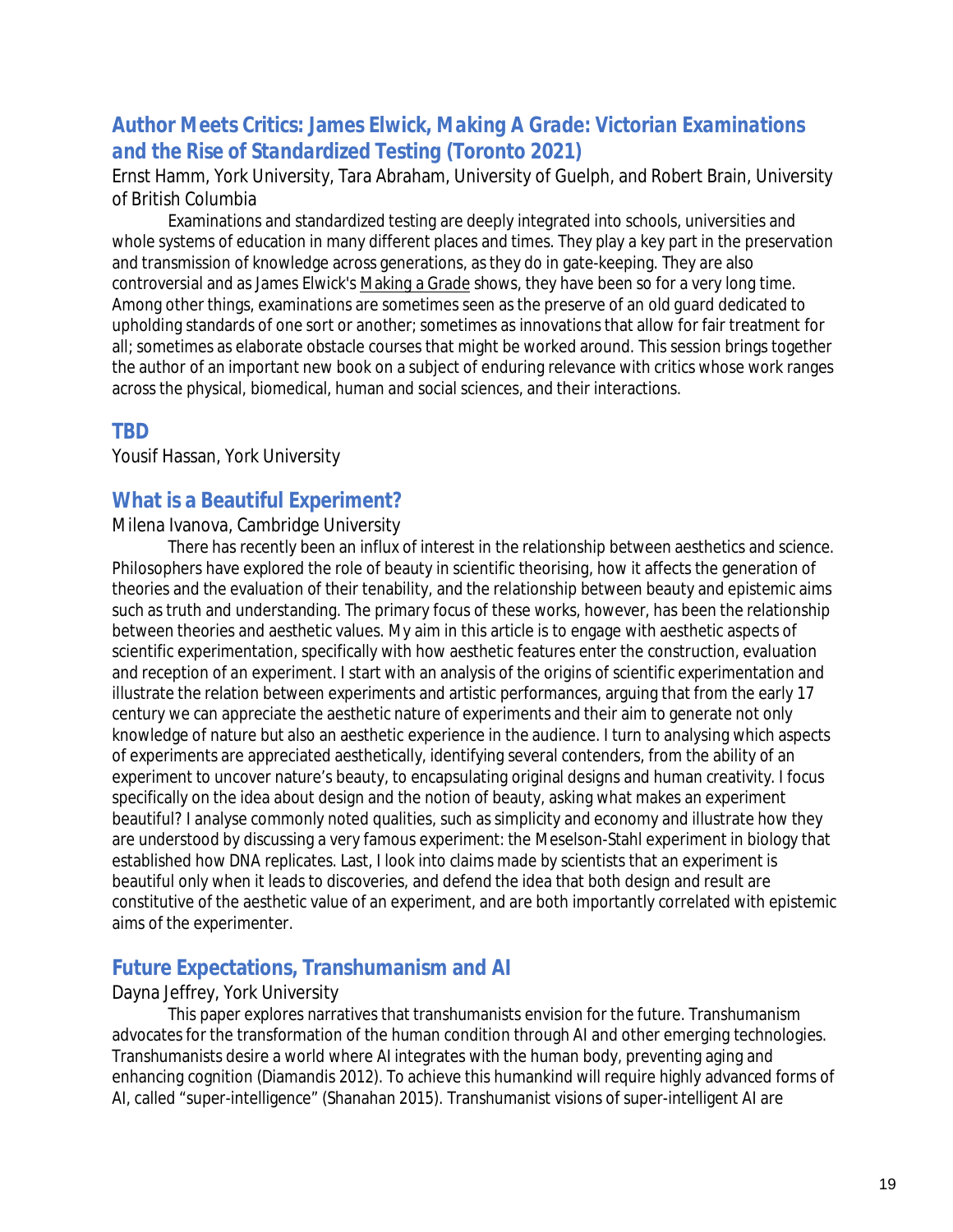influential in that they reflect popular imaginaries of progress through technological innovation; although transhumanist narratives may sound controversial, they draw heavily on tropes about the human benefits of technology that are familiar (Hurlbut & Tirosh-Samuelson 2016). Transhumanist imaginaries extend this logic of progress beyond near-term outcomes, advocating for the technological transformation of our very understanding of humanity itself, reflecting a particular ethics of new and emerging technologies like AI. My paper adopts a theoretical approach called the sociology of expectations (SE) (e.g. Brown & Michael 2003; Borup et al. 2006; Selin 2008). SE analyses the futureorientation of technological innovation, centering the 'future' as an important object of inquiry (Brown et al. 2000; Borup et al. 2006). SE enables me to explore how future expectations of technoscience influence its development and how they shape society (Borup et al. 2006). Future visions challenge fundamental values and concepts of our current historical and cultural assumptions about temporality and society (Jasanoff & Kim, 2015; Mali, 2016). It is necessary to examine them to understand changing forms of public engagement within science and technology policy, where the latter are configured by new and shifting future imaginaries.

## **Systems Biology Study as an Interdisciplinary Object**

#### Kevin Kaiser, Université de Montréal

Systems biology is a well known interdisciplinary field bringing together biologists, mathematicians, computer scientists, physicists and engineers to understanding organisms from a systemic perspective. While most of the work in philosophy of interdisciplinarity put the emphasis on systems biology as a case of interdisciplinarity, it can be put forward that it's study is an interdisciplinary object in itself. Indeed, the multiple disciplines studying it are only able to offer partial description of the field.

In this talk, I will aim at clarifying what is philosophical and bibliometrical analysis contribution in understanding systems biology. More precisely, I will explore the following questions: (a) what are the (dis)similarities between philosophical and bibliometrical description of systems biology, (b) what aspects is/are more adequately described by philosophical/bibliometrical analysis, and which aspect is/are contradictory/consistent.

To do so, a hybrid approach philosophical/computational will be adopted. First, the logical interaction between disciplines in systems biology will be reconstructed following analysis of the case by philosophers of biology. Second, the empirical interaction between disciplines in systems biology will be reconstructed thought bibliometrical tools. That will result in the production of two networks that will be used for the comparative analysis.

By clarifying what each type of analysis bring, it is expected to show both the relevance of each in studying systems biology, but also what there are lacking. This will help to identify the ground on which interdisciplinary work must be build.

## **Bias and Blind Analysis in High Energy Physics**

Molly Kao, Michael Massussi and Jean-Philippe Thomas, Université de Montréal

Discussions in philosophy of science about cognitive biases in experiment often focus on domains such as clinical trials. It is less common to consider how cognitive biases can play a role in investigations of fundamental physics. The necessity of collecting and interpreting massive amounts of data requires making choices at various points of the analysis of an experiment, but these choices are not uniquely dictated by the data. Physicists are aware of this issue, and utilize a variety of techniques collectively referred to as ``blind analysis'' to counteract possible biases. Yet the importance and applicability of these techniques remains contentious in some physics communities. We argue that in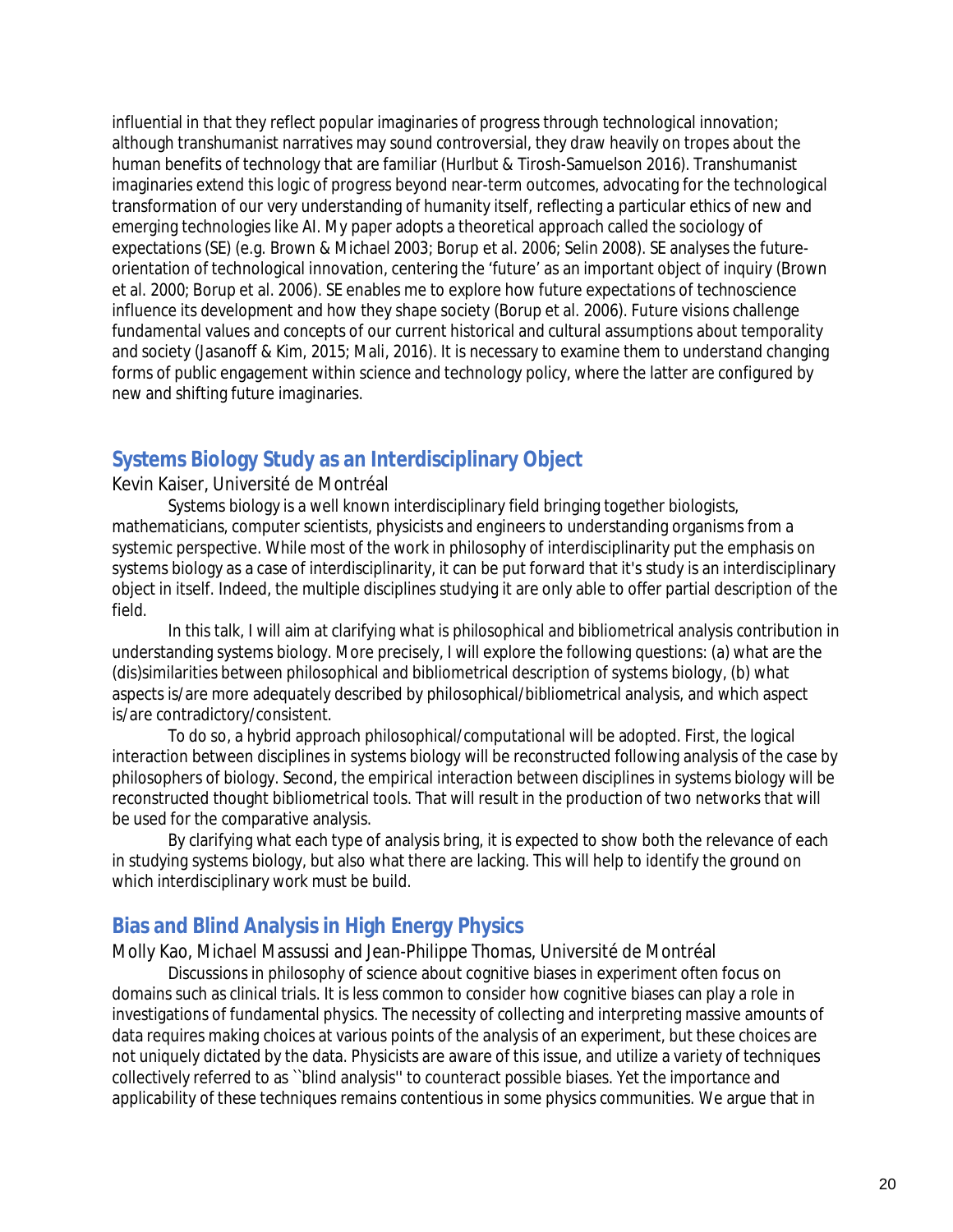order to productively assess whether blind analysis should be applied in any given case, we first need to have a clear idea of the kinds of problems it is meant to respond to. To that end, we propose three different ways in which we might classify these practices. The first involves identifying the kind of cognitive bias being mitigated. The second is in terms of the degree of ``blinding'' being undertaken, or in other words, how much data is permitted in the construction of a data model. The third considers the various decision points in the design and implementation of a data analysis method. We suggest that thinking about these practices in such terms is useful for different purposes, and that these classificatory schemes can facilitate considerations about using such techniques in other disciplines.

## **More than Sympathy: (Mis)communication in Health Care and the Need for an Ontology of Pain**

#### Rachel Katz, University of Toronto

Pain, while generally an easily recognizable sensation, can be difficult to explain or quantify to another person. Much of the ability to discuss the experience of pain is based on being able to compare the sensation to how one feels "normally". Pain scales are of limited use, as it is difficult to understand what a number on a scale means to both a patient and a medical professional, but doctors' offices and emergency departments often resort to this metric when points of comparison fail to translate between parties.

The development of a pain ontology has been suggested as a way to better understand and quantify pain. This project was first proposed by Barry Smith and colleagues in 2011. In this paper I review Smith et al's call for a pain ontology, highlighting key applications where such an ontology could be useful both to patients and physicians, such as in the diagnosis process. I argue that the use of an ontology to partially automate a patient's diagnosis could reduce instances of misdiagnosis and protect patients from racism and misogyny within the biomedical system. However, I then discuss the ethical issues that ought to be considered in the development of a pain ontology. What are the consequences of the partial automation of diagnosing the cause of pain? How effective would an ontology be against a physician's unconscious biases? I conclude that a pain ontology is a necessary step in facilitating better communication about pain, but that ontology alone cannot resolve human intolerance.

## **The Climate Casino: Employing Betting Markets to Quantify Uncertainty within the IPCC Assessment Report Framework**

#### Aaron Kenna, University of Toronto

Throughout the Fifth (AR5) and Sixth Assessment (AR6) Report cycles, the Intergovernmental Panel on Climate Change (IPCC) adopted a calibrated language framework uniformly across all working groups for the characterisation of uncertainties in key climate change findings. Within this framework AR5 and AR6 working groups communicate uncertainty through language terms calibrated according to two distinct metrics: a probabilistically quantified range of uncertainty expressed via a likelihood scale and a qualitative description of levels of confidence.

The IPCC's calibrated language approach has engendered quite a bit of controversy. Herein I identify three of the most prominent criticisms found within the literature: the lack of transparency and traceability of expert judgements, the context-dependent interpretations of probability terms, and the conceptually confusing distinction between probability and confidence. I argue that the IPCC's calibrated language approach lacks the resources to meet these criticisms, and I contend further that the methods of classical deliberation used by both AR5 and AR6 working groups to produce assessments of uncertainty inadequately account for the game theoretic dynamics that are unavoidably involved in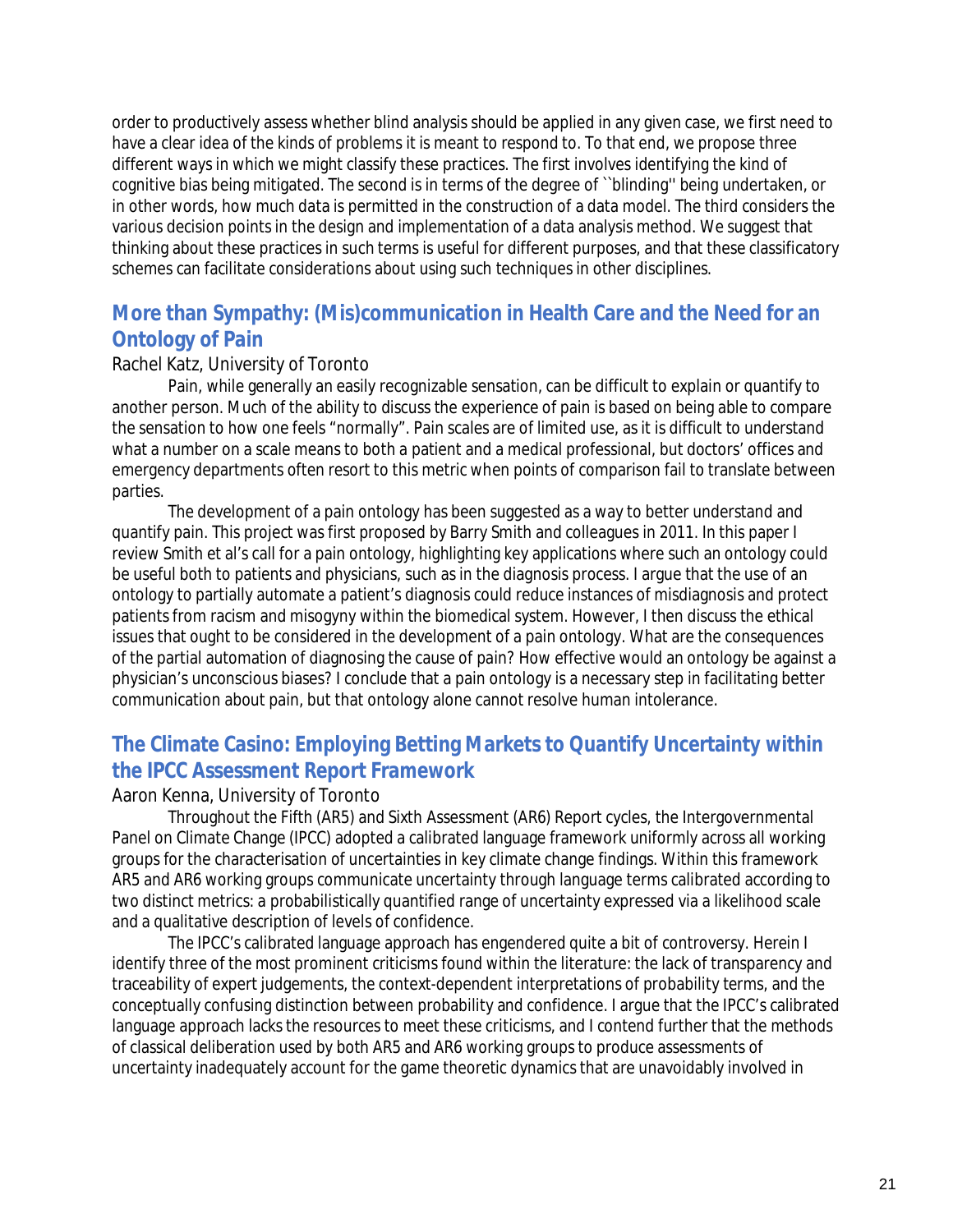eliciting expert judgements from large, heterogenous groups of variously endowed individuals with significant view-point diversity.

I then offer up a radical proposal: the IPCC framework would benefit considerably from quantifying and aggregating uncertainty via curated betting markets. Curated betting markets, I argue, better exploit the knowledge bases unevenly dispersed throughout a large and diverse community and thereby more effectively reduce asymmetries in knowledge and mitigate the deleterious effects of power dynamics which afflict classical deliberation methods. This is achieved, I argue, in large measure through the strategic maneuverings, reciprocal learning, hedging of risks, and exploitation of arbitrage opportunities by participants carrying out market interactions anonymously. Lastly, I sketch how betting market probabilities, which invariably are precise, model decision relevant features of evidence, such as balance, weight, and specificity, more effectively than alternative methods which aggregate uncertainty via imprecise probabilities. Thereby, I hope to shed some light on a few long-standing debates between precise and imprecise probabilists about how probability reflects evidence.

## **Revisiting the Work of William F. Ogburn: the Problems of Scientism, the Value-Free Ideal, and Engaged Inquiry in 20th-century Social Science**

Emy Kim and Mark Solovey, University of Toronto

Historical scholarship on the well-known Chicago sociologist William F. Ogburn (1886-1959) has emphasized his commitment to a statistical, dispassionate, and "objectivist" approach to social science research, putting him in contrast to "purposivist" scholars whose work explicitly took up normative, moral, and social issues. This paper seeks to reinterpret Ogburn's work by showing how, in various types of writings, he actually did take a direct interest in understanding and finding solutions to personal suffering, social problems, and economic dislocations. Two of his well-known projects—his 1922 book, Social Change with Respect to Culture and Original Nature, and his contributions to the President's Research Committee on Social Trends (1933), as well as his lesser-known 1934 pamphlet, You and Machines—reveal Ogburn's concern for such matters. This paper focuses in particular on his views about unemployment. After the Great Crash of 1929, he examined this problem in You and Machines, which included alarmist statements about the deleterious consequences of technological change on worker welfare. Our analysis calls for a revised, richer, and more complex view of Ogburn's work and legacy as one of the nation's leading social scientists during the first half of the 20th century.

## **The Cold War Comes to Town: North Bay, the BOMARC Missile Site, and the SAGE Underground Complex**

#### Bree Lohman, University of Toronto

Today, the nuclear defense infrastructure of North Bay, Ontario, has receded from the public imagination and passed out of historical view. However, during the 1960s and '70s, these military installations—a missile site and an underground base—formed the Canadian contingent of the SAGE-era early warning and air defense system, a continental nuclear defense infrastructure that scanned the Northern latitudes from 1957 to 1983 for nuclear attack, encompassing detection, surveillance, and interception technologies—notably, nuclear weapons formed part of the defensive arsenal. SAGE is too often misappraised as only an American project. However, it was in fact a joint undertaking between Canada and the United States.

Now that these sites are no longer in use, North Bay is no longer the harrowing place it once was. In fact, the BOMARC Missile Site is a self-storage facility these days. Silos that once held nuclear warheads now house snowbirds' RVs and summer speedboats for Lake Nippissing. Meanwhile, the SAGE Underground Complex, blasted 600 feet beneath the surface, has been decommissioned for decades.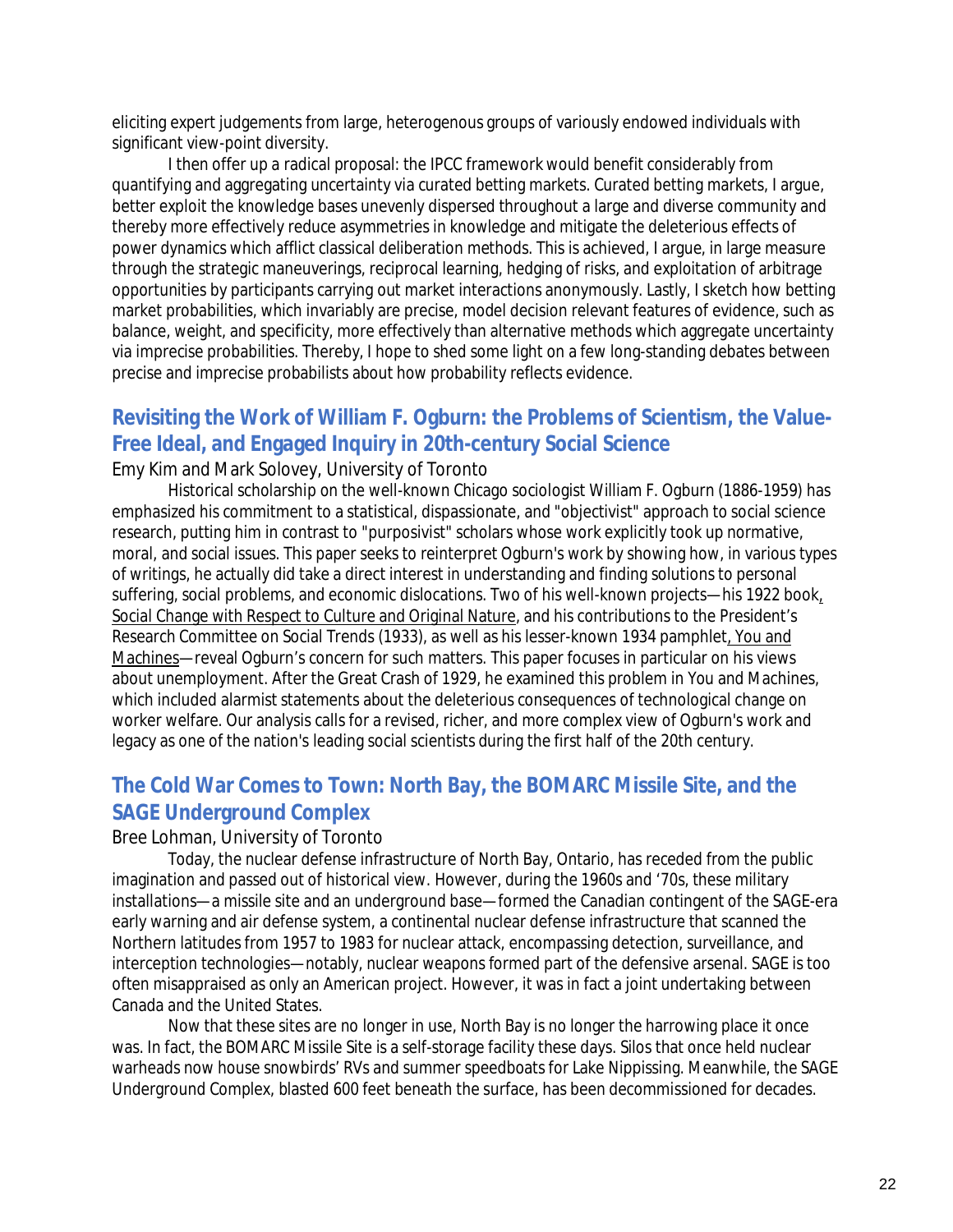Proposals for this mausoleum of the Cold War have suggested retrofitting it as a data center. For this talk, I return to those harrowing days of North Bay's past. I will attempt to examine the negotiation of nuclear risk—and reward—through acts of nuclear maintenance during the Cold War. I define nuclear maintenance as the banalization and the exceptionalization of nuclear objects through localized, intimate, and ongoing work, which upholds a particular ideological arrangement. For North Bay, the risk of nuclear defense infrastructure was worth the reward—yet this disposition demanded continual maintenance and affirmation by local actors and institutions.

## **Epistemic Terms in the Practice of Science: A Computational Text-Mining Approach**

#### Christophe Malaterre and Léonard Martin, Université du Québec à Montréal

Much attention has been devoted in the philosophy of science to explicating highly-prized concepts such as "explanation", "theory", "law" or "model" among many others, resulting in a plurality of nuanced philosophical accounts (such as the DN, causal, unification and mechanistic accounts of explanation). The rationale for this enterprise is to be found in the central epistemic roles that such concepts are taken to play in science. Yet, do these concepts actually play such significant roles? In this contribution, we propose to investigate the actual roles that major epistemic concepts play in the practice of science by analyzing terminological occurrence patterns in scientific publications. Narrowing down the study to six major epistemic concepts for feasibility reasons ("theory", "model", "mechanism", "explanation", "understanding" and "prediction"), we measure actual terminological usage and relationships in a corpus of over 75000 full-text scientific articles of the biological and medical sciences (BioMed database). Using text-mining methods, we identify the most frequently co-occurring epistemic concepts. The resulting terminological cartographies partly validate select philosophical intuitions but also suggest notable differences between philosophical reconstructions and the actual roles that concepts appear to be playing in the scientific discourse. We also investigate the incidence of disciplinary context.

#### **Theoretical Virtues and the Aim of Scientific Theorizing: A Unified Approach**

Mousa Mohammadian, Ahmedabad University (IN)

I argue that the aim of scientific theorizing is producing theories with the highest possible degrees of all theoretical virtues (e.g., internal and external consistency, empirical fit, accuracy, simplicity, explanatory power, predictive power, and broad scope). My defense of this proposal for the aim of scientific theorizing is structured around two questions:

Why all theoretical virtues are the constituents of the aim of scientific theorizing? Why theoretical virtues (rather than puzzle/problem-solving ability, truth, or knowledge) are taken to be the aim of scientific theorizing?

The first question targets philosophers like Hempel and Sober who hold that some theoretical virtues are constituents of the aim of scientific theorizing and others (e.g., simplicity and internal consistency) are instruments (or means) of achieving the aim. I argue that an instrumentalist view of any theoretical virtue results in major problems and counterintuitive verdicts about scientific rationality and the progress of science. Regarding the second question, I show that my proposal unifies three important rival account for the aim of scientific theorizing in the literature: (i) Kuhn's and Laudan's accounts that the aim of scientific theorizing is finding theories with the greatest puzzle/problem-solving ability; (ii) the realist proposal that the aim is to find true theories; and (iii) Bird's view that the aim of scientific theorizing is knowledge or justified truth. If successful, this unification is quite striking partly because (i) is proposed by two prominent anti-realists while (ii) and (iii) are offered within the realist camp.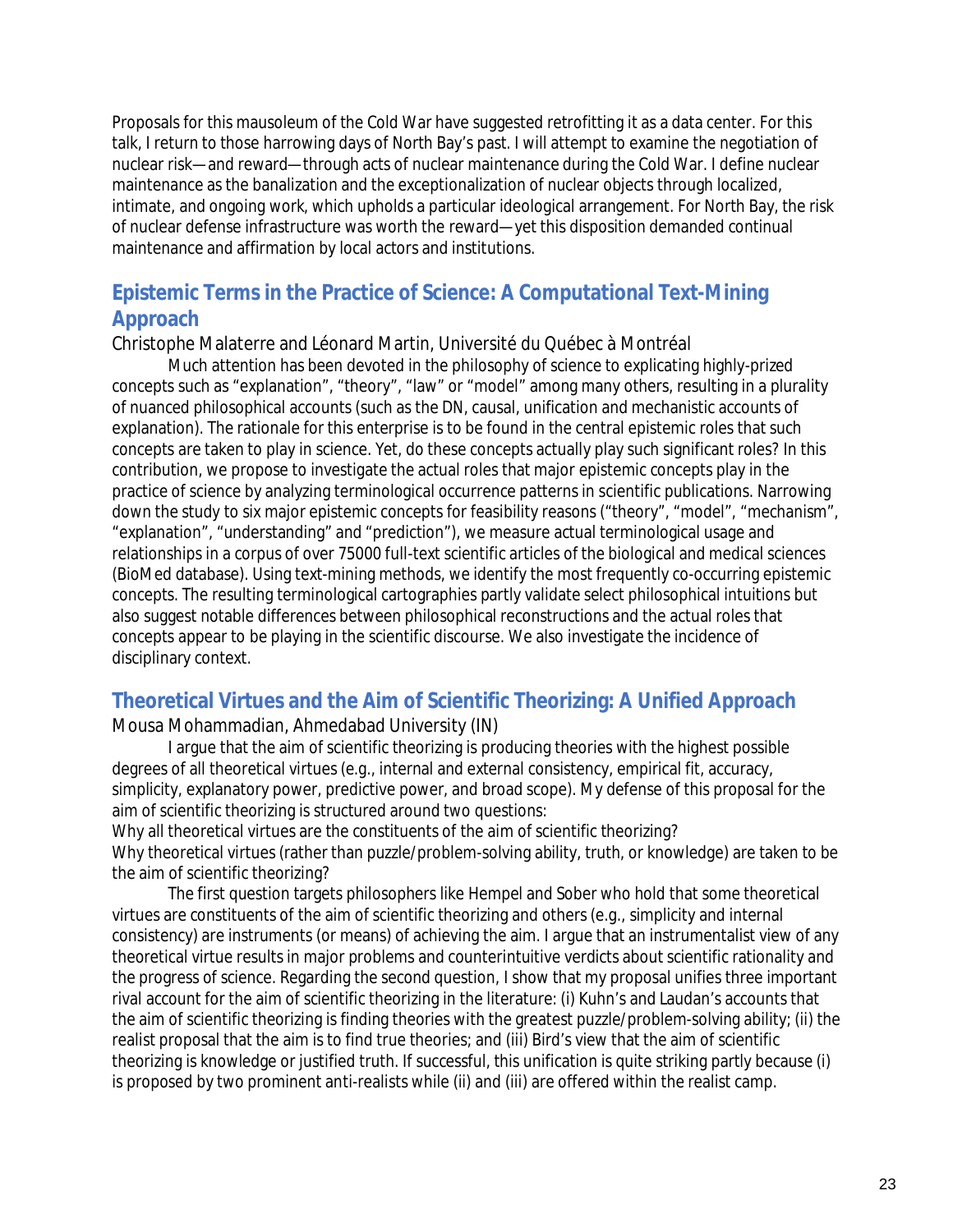## **Margaret Cavendish on Animal Generation**

#### Kathryn Morris, University of King's College

Generation was central to Margaret Cavendish's philosophical project: Cavendish was concerned with explaining natural order and saw the emergence of complex creatures according to natural kind as one of the the most significant (and puzzling) forms of regularity in the natural world. Accordingly, the problem of generation was an ongoing preoccupation for Cavendish, one which she addressed in all her mature philosophical works. Her theory of generation did, however, change significantly over time, in ways that were intertwined with her shifting views on causation, individuation, and freedom. This paper will map out the key changes in Cavendish's theory of generation. I will argue that she begins by proposing an unconventional version of epigenesis, according to which self-moving matter forms complex structures out of inanimate building materials. There is a decisive move away from epigenesis in her later work, in which generation is explained in terms of the transfer of knowledge between social units. The paper will both elucidate Cavendish's changing positions and illustrate the connections between debates over generation and broader philosophical controversies in the seventeenth century.

## **Investigating the Interplay between Theory and Experiment in the Uptake of the Dynamic View of Proteins**

#### Jacob P. Neal, Western University

Changes in scientific representations of proteins have recently undergone a dramatic shift from static to dynamic. For the first half of the twentieth century, the dominant view of protein structure held that proteins were rigid, compact, and largely static molecules. An alternative dynamic view of proteins arose in the 1970s and 1980s. It treated protein molecules as small thermodynamic systems and emphasized that proteins in solution would undergo constant structural fluctuations. The aim of this paper is to identify the causes of this shift by examining the interacting and often competing role of theory and experiment. The slow uptake of the dynamic view raises a historical puzzle: what explains the quarter-century time lag between the origin of the view and its eventual acceptance? One explanation offered by scientists and historians of science suggests that the dynamic view of proteins in the 1970s and 1980s was a theoretical view awaiting experimental confirmation (Cui and Karplus 2008, Hilser et al. 2012, Morange 2020). Protein dynamics, on this account, would only be taken seriously after advances in experimental techniques, such as protein NMR, enabled researchers to visualize protein dynamics at high resolution. I contend that this explanation is partial at best. Although technological advances played a part, I argue that theoretical understanding of protein dynamics was a crucial driver behind the emergence and uptake of the dynamic view.

## **Chemical Indicators, Colorimetry and the Standardization of Diabetic Sugar Analysis in the 20th century**

#### Elizabeth Neswald, Brock University

While the discovery of insulin in 1921 has received much attention, the tests and techniques for measuring diabetic sugar levels, which were necessary for an insulin therapy to succeed, have received little research attention. This paper investigates the development of urine and blood sugar monitoring methods in the first half of the 20th century, focusing on the crucial role of colour as a means to determine sugar levels. From the late 19th century onward, the presence of sugar in urine was determined through chemical indicators, with concentration indicated by the intensity or shade of colour. Colour was the means by which the chemical process of a reagent interacting with sugar could be made perceptible. Colour is, however, an elusive and subjective phenomenon. This paper approaches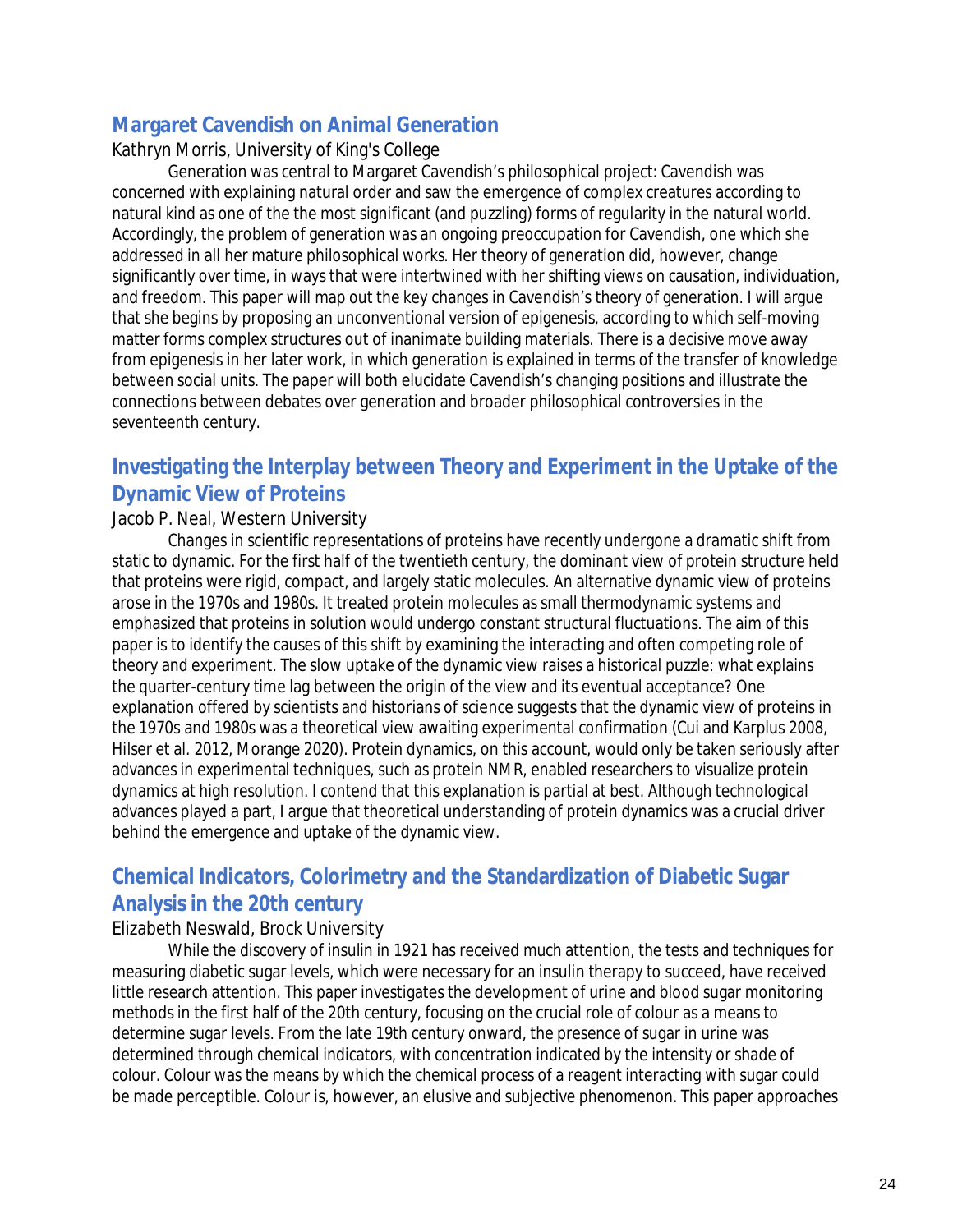the history of diabetic sugar measurement as a process of attempting to fixate and standardize the process of colour interpretation. It traces this history from the early indicators, through the introduction of colorimeters into biochemistry, to the development, marketing and use of different kinds of chemical, material, and physical colour standards for different user groups. It shows how the ability to accurately interpret colours became one of the most important skills for researchers, physicians and patients in the treatment and monitoring of diabetes.

## **The Evolution of the Axiomatic Method in Reconstructions of Quantum Theory**

#### Jessica Oddan, University of Waterloo

Reconstructions of quantum theory, including those by Hardy and Coecke, are a novel research programme in theoretical physics which aims to uncover the unique physical features of quantum theory via axiomatization. I will argue that reconstructions develop a novel species of axiomatization. I trace the evolution of the axiomatic method from Hilbert's axiomatization of geometry through to von Neumann's applications to quantum mechanics. I then show how Hardy and Coecke's reconstructions are successors to the method. A common thread throughout this evolution is the important role that intuitions and empirical input play in the postulation of axioms—however, I will argue that these two features are integrated differently in Hardy and Coecke's work than in von Neumann's. Von Neumann was contending with an immature quantum mechanics without an established formalism, whereas Hardy and Coecke use the axiomatic method to confirm key physical postulates where the established formalism of quantum mechanics acts as a constraint. This relates to the 'tightness' between mathematical formulation and physical postulate, and I will argue that the distinction between mathematical formulation and physical principle is blurred in reconstructions, particularly those that are operational such as Hardy's. An operational reading of quantum mechanics integrates physical intuitions and empirical input in the mathematical formalism, which is significant because the formalism with which we describe quantum mechanics is necessary for the expression of its physical concepts. Operationalism bears a similarity to von Neumann's use of intuition, although for von Neumann intuition was integrated in the postulation of physical axioms.

## **The 1972 Montréal IGC Semi-Centennial**

#### David Orenstein, Danforth CTI

In 2022 we can celebrate many anniversaries in Canadian STEM&M History, including the semicentennial of the August 1972 International Geological Congress / Congrès géologique international (IGC / CGI) in Montréal. Many Canadians had helped establish the first (and subsequent) International Geological Congress in Paris in 1873. Canada had previously hosted an International Geological Congress as early as 1913. It was held at the University of Toronto and Presided by McGill University's Frank Dawson Adams. The 24th/ème IGC/CIG, in Montréal fifty years ago, was hosted in part at McGill, though mostly in the downtown hotels and congress centres. Its President, Robert Folinsbee, came from the University of Alberta, and major logistical support from the Geological Survey of Canada.

The Montréal IGC was a major event, scientifically and socially, and similar in many ways to the Toronto IGC. Both had Canadians playing leading rôles, not only organisationally as hosts, but also very much so scientifically. There were extensive social programmes during the Congress period, and an extensive programme of field trips before, during, and after. The 1972 IGC was especially noteworthy for its establishment of Plate Tectonics, with the University of Toronto's J. Tuzo Wilson laying a key rôle. There was also breakthrough work in both Precambrian Paleontolgy and Planetology. And, to highlight the importance of outreach and professional renewal, a Section on Geological Education.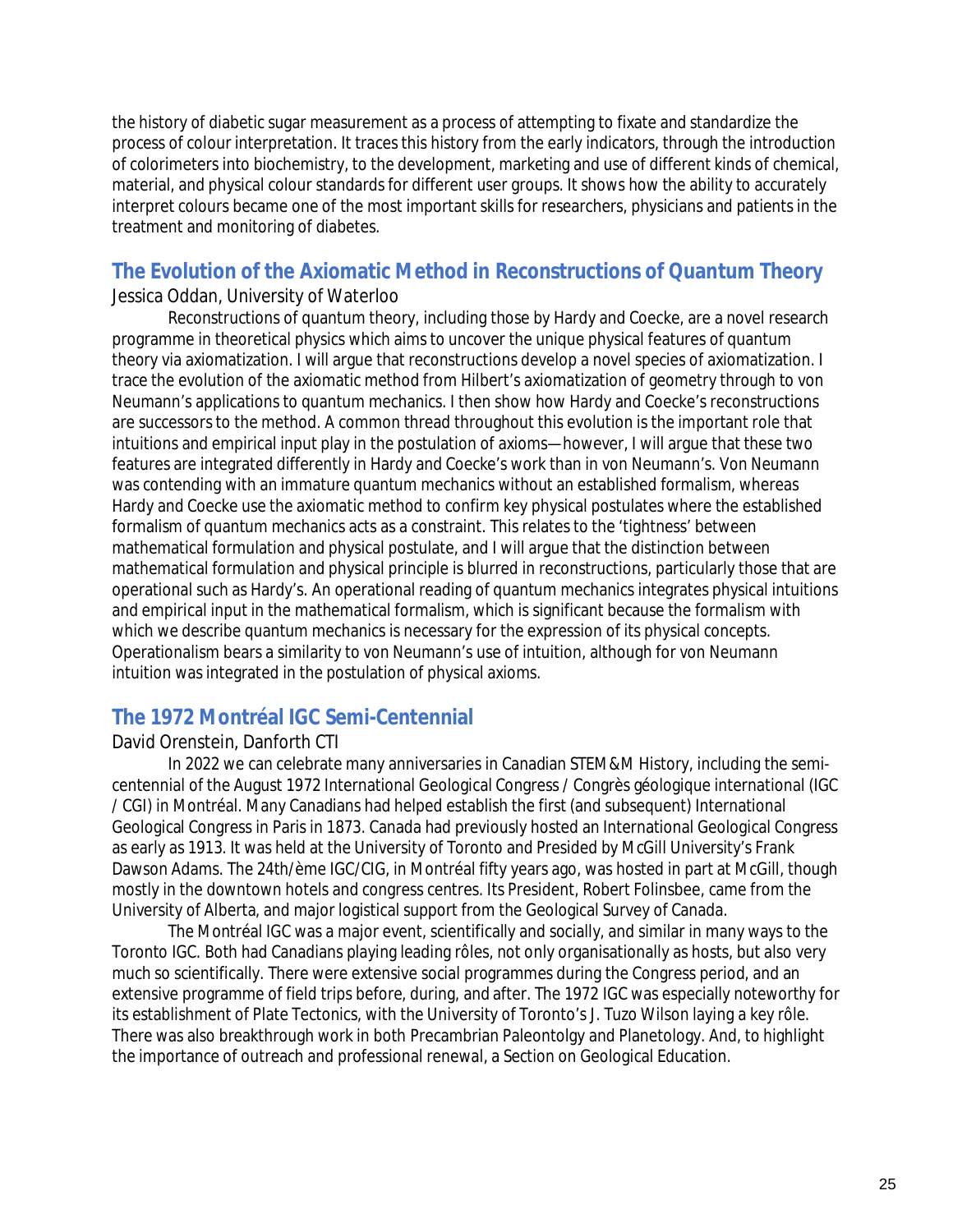## **When to Stop Building Trust: Perceived Epistemic Injustice and the Limited Obligation of Institutions to Cultivate Trust in Science**

#### Tyler Paetkau, University of Alberta

The ongoing Covid-19 pandemic has brought the issue of trust in science to the fore. Despite the demonstrated safety and efficacy of vaccinations against Covid-19 and access to vaccines, a significant portion of those in Canada and the United States resist vaccination. While traditional approaches have sought to ameliorate vaccine hesitancy through public education, recent scholarship has argued that the root of vaccine hesitancy is a lack of trust in vaccine-promoting institutions. Specifically, vaccinepromoting institutions are seen as being motivated by financial gain or racist ideologies rather than the public good. However, while trust-focused approaches offer legitimate strategies for increasing vaccine uptake, these approaches often directly conflict with public health measures imposed during the pandemic. In particular, policies such as vaccine passports, vaccine mandates for employment, and special taxes for the unvaccinated have all come under fire for supposedly contributing to distrust in vaccines and vaccine-promoting institutions.

This tension between competing public health concerns reveals a topic largely overlooked by trust-based approaches. That is, how far should public institutions go in their efforts to develop trust in science among the general public. Drawing on theories of procedural justice and epistemic injustice, I argue that public institutions have a normative obligation to cultivate trust in policy-relevant science. In particular, institutions have an obligation to be trustworthy, appear trustworthy, and to build trust through developing respectful relationships with the public. However, these obligations have limits. One such limit is instances of distrust in science rooted in perceived epistemic injustice. While instances of epistemic injustice are generally composed of both substantive and perceived epistemic injustice, I argue that these two elements can occur independently. As such, when distrust is rooted in an instance of epistemic injustice that lacks the substantive element, the institution has no obligation to cultivate trust.

## **On the Philological Foundations of Modern Science in early nineteenth-century Germany**

#### Kristine Palmieri, University of Chicago

The meteoric rise of nineteenth-century German science has been well documented. The crucial role that classical philology played in its development, however, has been overlooked. On one hand, this is because explanations highlighting the convergence of science, state, and industry tend to focus on the period after German unification in 1871. On the other hand, this is because analyses emphasizing the role that universities played in stimulating new research overwhelmingly focus on scientific triumphs while ignoring the humanities – the category to which philology is relegated today. Classical philology, however, was queen of the sciences in the nineteenth-century research university and the field's epistemic authority was undergirded by the development of a distinct ethos, which contributed to the emergence of a distinctive mode of German science as it permeated the German intellectual life and academic culture.

This paper excavates the philological foundations of modern science first by explaining how and why philology seminars gave rise to this ethos and establishing what made it scientific. I then trace the dissemination of this ethos through the German higher education system and conclude by revealing the impact it had on teaching and research in the natural and social sciences at universities.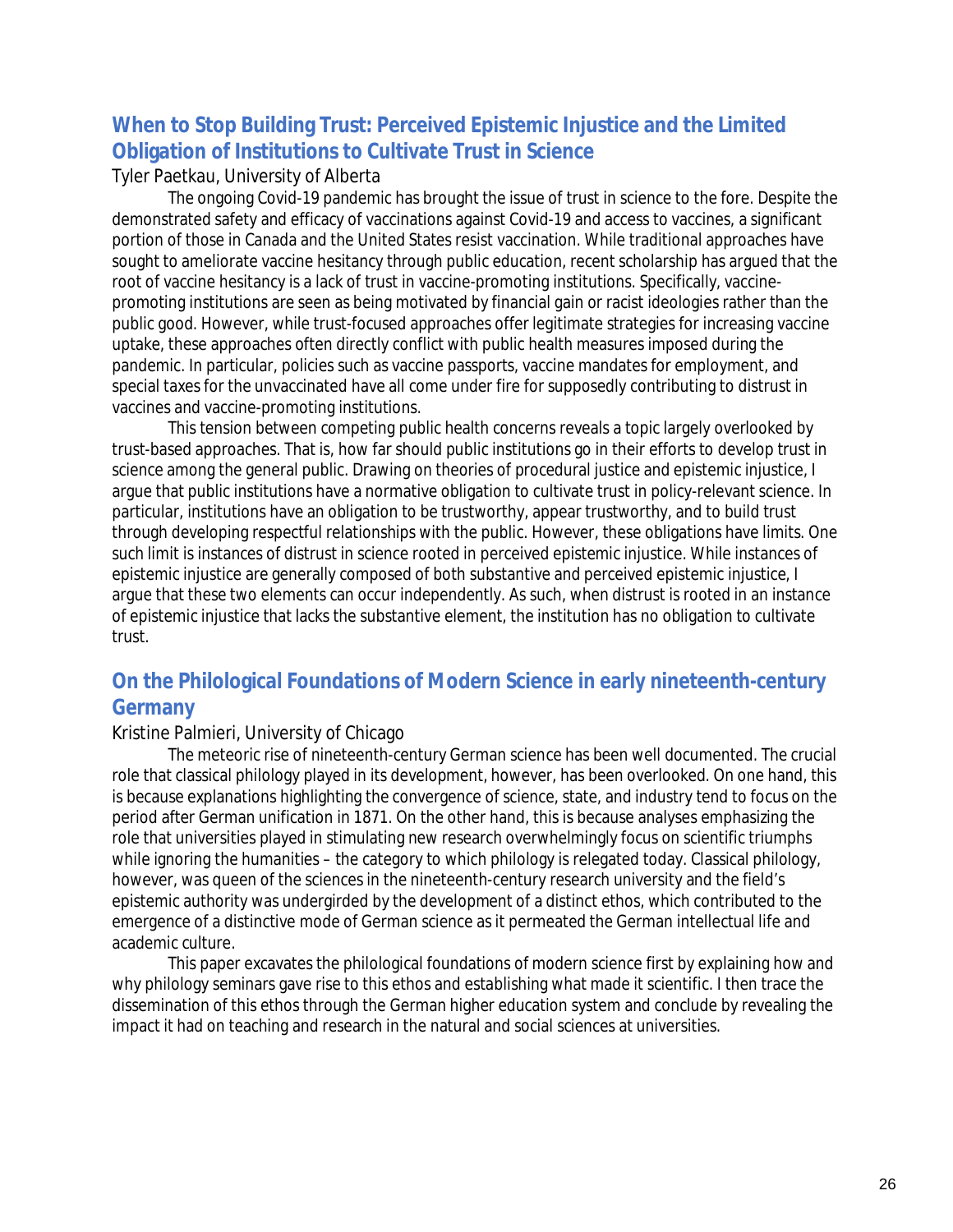## **Walking Backwards towards the Future: Trajectories of Latin American Futurisms**

#### Martín Pérez Comisso, Arizona State University

For many indigenous peoples in the Americas, like the Quechua communities in Perú, the temporalities flow from the back to the front: We walk backward towards the future looking at our past. This paper dissects the role of images of the future in Latin America. Based on the documental analysis and the early analysis of interviews with professional future professionals, I argue that Latin American images of the future are suffering from a series of historical, epistemic, and cosmological constraints that restrain their value and impact on their local population, as well other peoples around the world to enrich with those visions of the future. Latin American images of the future are discussed from the role that speculative designers, science fiction writers, science and technology strategies and foresight practitioners understand and convey history and stories under different intellectual traditions, some of them with more than 60 years in the region (Medina, 2014). Contrasting with Afrofuturism (Nelson, 2002; Eshun, 2004); Chicanofuturism (Ramirez, 2004; 2007), or Sinofuturism (Conn & de la Seta, 2019), Latin America´s ways of futuring are deeply entangled with coloniality (Quijano, 2000; 2007) which limits the potential of local imaginations, producing a cultural void that undermines the narratives and capabilities of regional science and technology (Sagasti, 1973; Sabato, 1980; Sutz, 2002).

The consequences of hegemonic ways of futuring (Sardar, 1993) are the institutional and historical imposition of disowned futures (Inayatullah, 2008) that colonize Latin America with methods, styles, practices, and concepts that constantly require adaptation and gambirra (A Brazilian word that refers to precarious hacking). The re-evaluation of historical and present visions of the future in the region (like Rivera Cusiqanski, 2012; de la Cadena and Blaser, 2019) offer space to embrace the plurality of futurism that the region remixes, as well to find common historical trajectories that cross around different professions, countries, and identities. The challenges to understanding Latin American' futures visions reside in the limitations of imposed temporalities on the region, that have forced Latin America to look forward to a shiny future abroad that blind it from their traditional ways of future thinking, one that remains invisible despite being present in the intellectual past of all its nations.

#### **Lived Model Psychosis: Intoxicated Psychology and the Kraepelinian Dichotomy**

#### Matthew Perkins-Mcvey, Dalhousie University

The Kraepelinian dichotomy—the severance of acute, recurrent psychosis into dementia praecox and manic-depressive illness—continues to exhibit a profound influence on Western psychiatry, particularly through the enduring importance of the DSM and ICD. Despite this formative role in the history of modern psychiatry, the precise origins of Kraepelin's nosology remain the subject of considerable scholarly debate. The proposed origins of Kraepelin's dichotomy range from the suggestion that Kraepelin pioneered a uniquely insightful clinical approach to outright dismissals of Kraepelin's work as offering any innovation. But what unites these varied efforts to chronicle the history of the Krapelinian dichotomy is an underestimation of the profound significance of Kraepelin's earlier psychological experiments involving substances of intoxication. This paper establishes the Kraepelinian dichotomy as an artifact of Kraepelin's psychological experiments with intoxicants, at the root of which centred a conceptual equivocation between intoxication and psychosis. Tracing the development of Kraepelin's nosological system over the course of the first six editions of his textbook Psychiatrie, my analysis will examine the conceptual shifts underlying Kraepelin's classificatory approach relative to the content of his concurrent experimental studies on the psychometrics of intoxication. Most importantly, this narrative will identify Kraepelin's own experiences of intoxication as crucial to the formation of his understanding of the psychical structure of psychosis, as the foundation of the Kraepelinian dichotomy.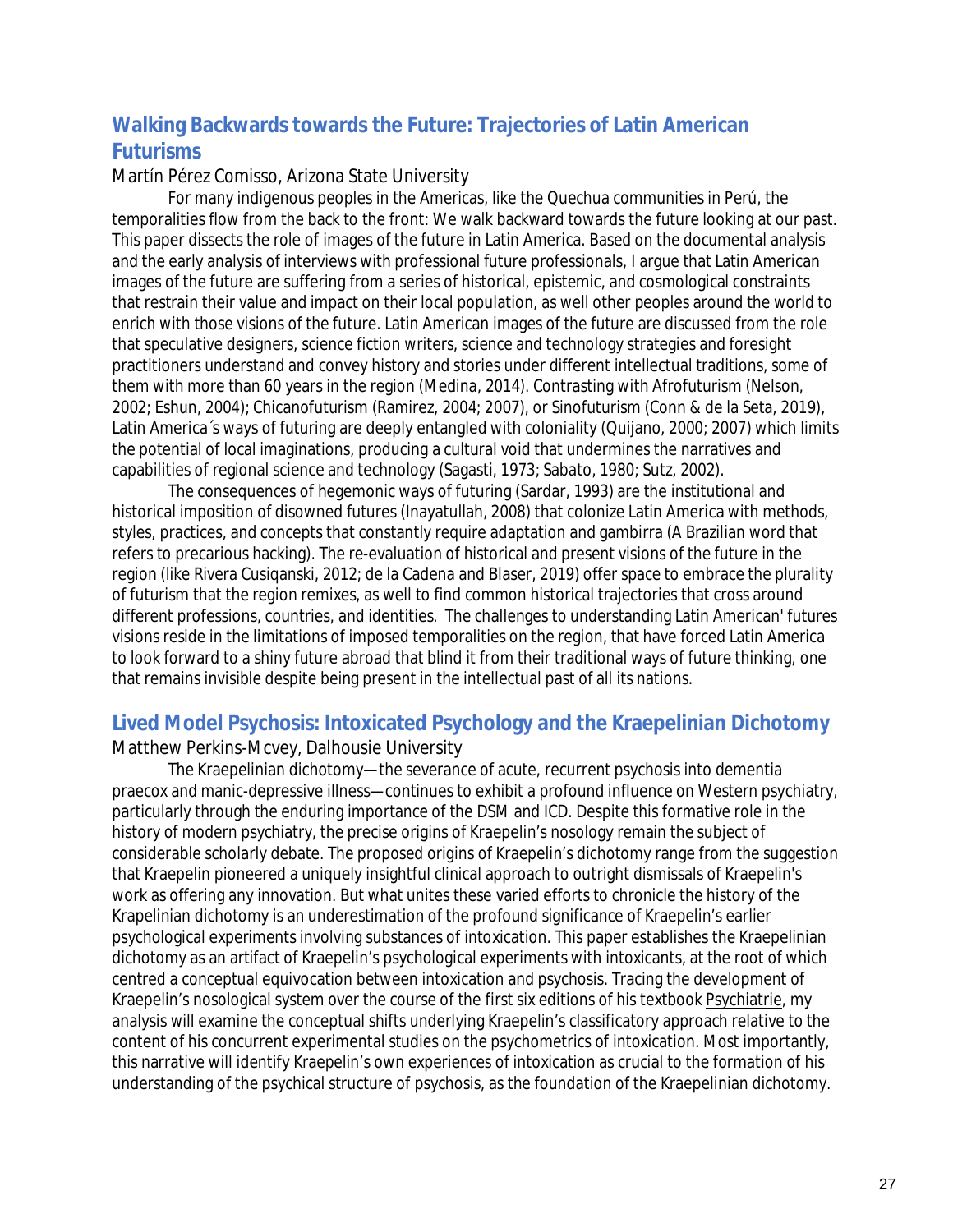Such an analysis not only calls into question standard narratives in the history of psychiatry, it raises further questions about the nature of knowledge production in the bio-medical sciences.

## **Boundaries in Flux: The Legacy of Environmental Design Programs at the University of Waterloo, 1964-71**

Eliza Pertigkiozoglou and Katrin Zavgorodny-Freedman, McGill University

Within the post-war research university, both emerging and established disciplines were in flux, defining their boundaries in relation to each other. This paper examines the transformations that took place at the University of Waterloo, a Canadian example of the spirit of the Cold War science- and technology-oriented research institution. In particular, our analysis focuses on the Department of Design, which emerged as a distinct institute within the Faculty of Engineering in the second half of the 1960s. Its creation compelled other academic fields, namely Architecture, Geography, and Planning, to also negotiate their placement and associations within the University. The desire of disciplines to find integration within the university structure conflicted with anxieties of claiming specialized expertise to legitimize distinct contributions.

This paper closely examines these disciplinary negotiations by looking closely at archival documents that discuss program structures and curricula, such as University course calendars from 1965-71. These documents are valuable historical artefacts due to their ability to mediate pedagogical visions in a concrete manner, situating them structurally within training programs, and complicating educators' rhetoric about professional expertise and disciplinarity. Our paper argues that the development of academic programs at the University of Waterloo reveals conflicting desires between integration and retention of disciplinary boundaries. The case of Waterloo demonstrates how interdisciplinarity was less about border crossings and more about institutionalizing disciplinary boundaries in relation to each other. Ultimately, this work can help elaborate on the unique position of the Canadian post-war research university against the larger backdrop of the Cold War.

## **How Theoretical Terms Effectively Refer**

Sébastien Rivat, Max Planck Institute for the History of Science (DE)

The goal of this talk is to show that recent developments in theoretical physics offer a way to make some progress toward the traditional problem of referential failure across theory-change without making referential success too easy or too hard. Drawing on the framework of effective theories, I argue that referential success is most reliably assessed before theory-change by examining whether the putative referent of a term is specifiable within the limited domain delineated by the range of parameters over which the theory at stake is empirically reliable. I adjust the semantics of theoretical terms accordingly, building on Psillos's account, and show how the resulting theory of reference works with simple models of effective theories. Overall, their lesson is twofold: (i) referential failure arises when the putative referent of a term in a theory lies outside of its empirical reach; (ii) there are good reasons to take the reference of a term to be stable if the core causal-explanatory description of the referent does not depend significantly on a large variety of plausible and more comprehensive alternatives. If time allows, I will briefly conclude by explaining how the theory of reference handles the usual suspects, such as 'luminiferous ether' and 'phlogiston'.

#### **Pregnancy Testing in Emergency Care Settings: a Case of Epistemic Injustice** Amanda Sears, McGill University

Havi Carel and Ian James Kidd propose that medical patients are uniquely vulnerable to epistemic and hermeneutical injustice, by means of both the physician approach and the fact that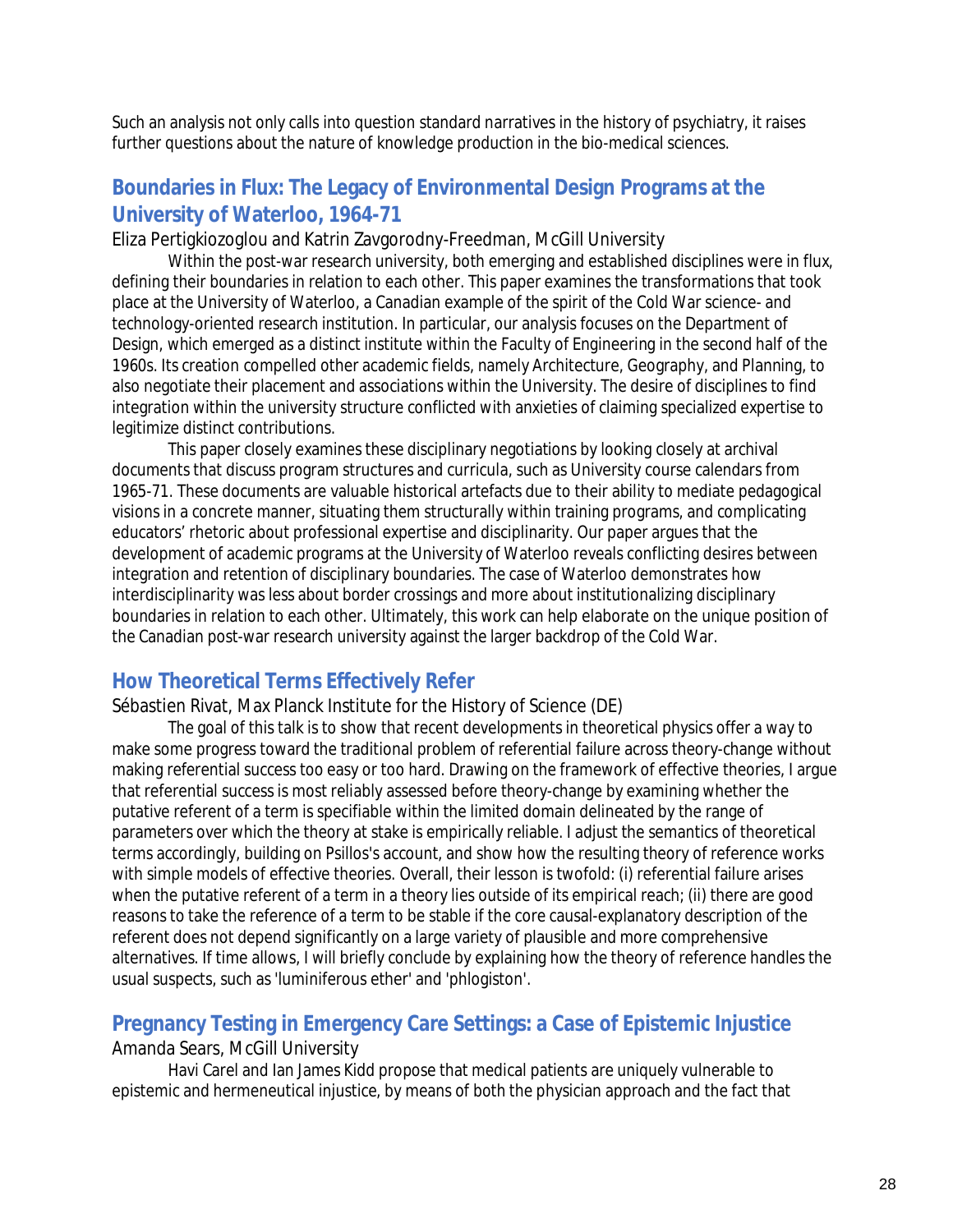healthcare institutions grant unequal authority to different methods of evidencing and reporting testimony (Carel and Kidd 529). Implicating historically persistent stereotypes of women as epistemically unreliable, I suggest that female patients may be especially susceptible to being undermined as bearers of first-person testimonial evidence. In this paper, I explore the hypothesis that pregnancy tests are overused in emergency care settings, owing to a loss of perceived epistemic credibility, thereby negatively impacting the quality of care for women. Relying on existing data and policy recommendations in medical literature, I demonstrate that self-reported pregnancy risk is capable of meeting the standards of evidential validity and that policies and actions by medical professionals which discredit this evidence are unnecessary and harmful. This paper calls into question the existing methods of knowledge attribution and acquisition which are routinely used to determine pregnancy status in emergency care settings, and suggests alternative methods intended to respect the epistemic credibility of female patients.

## **A Pluralistic Account of Autism: A Case for Strategic Conceptual Engineering**

#### Mahmoud Shabani, University of Alberta

Autism is predominantly considered a psychiatric disorder whose symptoms manifest in an individual's social interactions and repetitive behavior. However, the concept of autism is heterogeneous, and its meaning has changed many times. Besides, the incidence prevalence of autism has increased in recent years. These conceptual changes and the rise in the incidence raise the question whether autism is a social identity or a psychiatric disorder. According to the identity conception, autism is a natural variation within human beings that should be respected. In contrast, advocates of the disorder view emphasize that people with autism are suffering greatly, and that it should be prevented or cured.

I attempt to show that these two camps favor a monistic view of autism and disorder and that identity concepts are employed to pursue different aims. Given that stakeholders have different needs and interests, I will go beyond this binary and argue that these different aims cannot be accommodated effectively by employing a single concept. Thus, the concept of autism needs to be revised. Using strategic conceptual engineering, I propose a pluralistic view of autism and argue that this approach is more effective than a monistic one given serving stakeholders' diverse interests

## **Legal Power and Medical Authority: The Global History of Lunacy Certificates (1850s-1910s)**

#### Filippo Maria Sposini, University of Toronto

The confinement of people deemed as insane spanned the modern world. From the beginning of the nineteenth century, an increasing number of physicians, legislators, and intellectuals in Europe and North America accepted the idea that insanity was a disease, that it required a specific treatment, in a specific place, by a specific body of experts. Lunatic asylums emerged as the elective places for care and custody. Admission into such establishments was regulated by a specific legal provision called "certification".

Throughout the nineteenth century, medical certificates of insanity existed as a statutory requirement for institutional care in the British Empire. Using a standard formula, these certificates declared an individual to be of "unsound mind" and a "proper person to be taken charge of and detained". In 1853 England introduced a system which proved extremely influential for the development of health provisions around the world. It required one or two medical practitioners to "personally and separately" examine the patient. Doctors filled out a template which included "facts of insanity personally observed" and "facts communicated by others". This document authorized asylum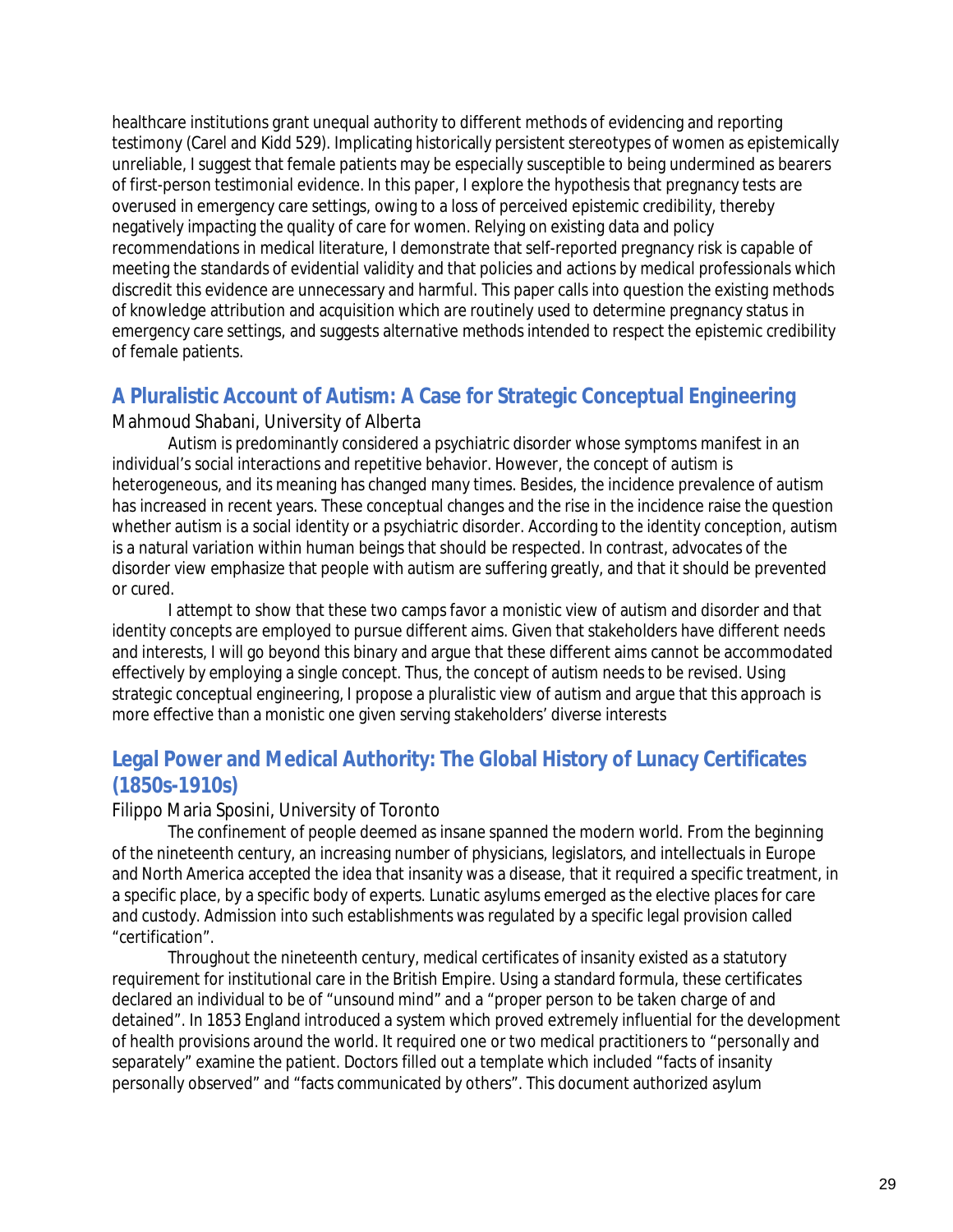superintendents to detain patients without temporal limits. Numerous jurisdictions adopted this system in the late nineteenth century, including India, Ontario, Jamaica, Tasmania, Fiji, and many others.

In spite of its extension and longevity, we still know very little about the history of this procedure. My presentation will trace the circulation of certificates of insanity across the British Empire with particular emphasis on South Africa and the Pacific. By considering their global diffusion, I will describe lunacy certificates as critical devices that held together the power of law and the authority of medicine. Despite the want of uniformity, the spread of certificates of insanity was not a passive process in which colonies simply copied from the metropole. There were many "hybridizations" which raised concerns about the applicability and suitability of British laws and British liberty beyond the seas.

## **Scientists are Internalists about the Epistemology of Imagination: a Case Study from Space Science**

#### Michael Stuart, National Yang Ming Chiao Tung University (TW)

The past 5 years have seen an influx of work on scientific imagination: what kinds are there, when is it permissible to use, who gets to use it, and how are uses of imagination evaluated and justified? This paper presents a case study from space instrumentation science. Scientists working in this field know that their instruments (optimistically) have launch windows that are several years to decades in the future. And every instrument they build (and many of the parts of those instruments) are often one-of-a-kind and the first-of-their-kind. Accordingly, many problems that arise in space instrumentation require a great deal of imagination. But that imagination is tightly constrained by time, budgets, political and public interest, and the limits of current technology. This paper looks at a specific episode of problem solving during the development of ProSPA, which is an instrument built to both search for water and perform in-situ resource utilization which will create water from lunar regolith. The question is, how do scientists recognize a use of imagination as a good one? Two options are borrowed from mainstream epistemology: internalism and externalism. Most writing on scientific epistemology portrays science as an externalist reliabilist project, and most writing in mainstream epistemology of imagination assumes an externalist viewpoint. Yet, in the case at hand, scientists prefer an internalist approach. Rather than justifying a use of imagination by finding out if the person who produced the idea has a reliable imagination, scientists simulate new ideas for themselves, to see if they are rational and responsible to hold, given their evidence and what they can imagine, and given how well the idea balances the need to satisfy as many epistemic constraints on good reasoning as possible. Some consequences are considered for how this should impact the growing literature on the epistemology of scientific imagination.

## **Newton was an Inductivist, but that doesn't mean what you think it means**

Charle André Terrault, Université de Montréal

Le Scholium Generale (Newton 1713) contient sans doute un des passages les plus énigmatiques de l'œuvre de Newton. Je parle, bien sûr, du hypothesis non fingo, mais aussi des deux phrases suivant cette fameuse déclaration. À la lecture de ces phrases, le lectorat contemporain fait face à ce qui semble être une contradiction, car Newton tient un propos déductiviste dans les premières de ces phrases, puis continue en accordant une place à l'induction dans sa méthodologie dans la seconde. Pour comprendre ce passage, nous discuterons des différentes interprétations de la notion d'induction chez Newton, du contexte philosophique dans lequel Newton s'inscrit et, finalement, des interprétations de Newton précédant le paradigme inductiviste contemporain. Nous découvrirons à travers ce parcours que le problème trouve une solution toute simple : comme la plupart des philosophes de l'époque moderne, Newton emploie la notion d'induction de Francis Bacon (1620), laquelle est compatible avec une méthodologie déductiviste. Cette solution au problème susmentionnée n'est pas nouvelle, mais est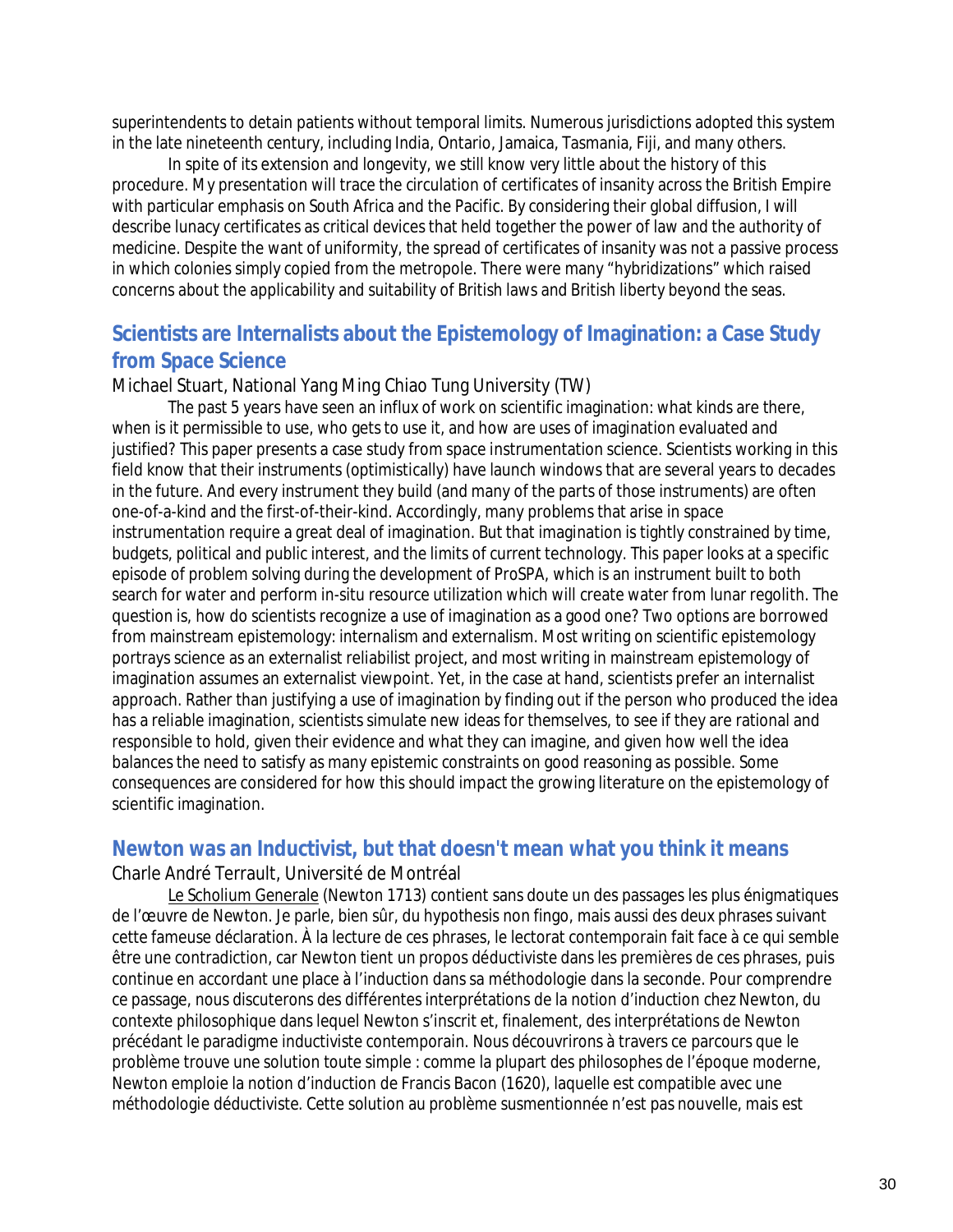aujourd'hui méconnue. Je tâcherai, lors de cette conférence, de donner un portrait global des indices permettant de conclure avec une relative certitude que cette interprétation de Newton est la plus vraisemblable.

#### **Toy Models, Dispositions, and the Power to Explain**

Philippe Verreault-Julien, Eindhoven University of Technology (NL)

Reutlinger, Hangleiter, and Hartmann (2018) make a distinction between embedded and autonomous toy models. The former stem from a well-confirmed framework theory while the latter don't. They argue that some autonomous toy models don't provide how-actually explanations and understanding because they don't satisfy the veridicality condition. Examining overlapping cases, Nguyen (2020) contends that such toy models accurately represent their targets by identifying broadly construed dispositional properties in target systems. Moreover, he claims that they don't only provide how-possibly understanding.

Drawing on existing accounts of dispositions and of how-possibly explanations, I argue that neither of these positions is completely correct. Toy models may accurately represent, satisfy the veridicality condition, yet fail to be how-actually explations. This is because some dispositions remain unmanifested. Instead, the models provide how-possibly explanations; they possibly explain.

Two important upshots of this discussion are that 1) the veridicality condition doesn't demarcate how-possibly from how-actually explanations and 2) accurate representation is insufficient for how-actually explanation.

## **Daniel Lehrman: the Evolution of a Developmentalist**

#### Marga Vicedo, University of Toronto

This paper examines the contributions of Daniel S. Lehrman (1919-1972), an early pioneer in behavioral endocrinology and developmental biology. Though widely cited as a critic of the early ethological program presented by Konrad Lorenz and Niko Tinbergen, other aspects of Lehrman's career and research have not received much historical attention. In this paper, I offer a fuller account of Lehrman's work and I situate his debate with ethologists within the larger context of Lehrman's early formation under G. K. Noble and T. C. Schneirla. I also examine his scientific research on the ring-dove and his general views about the best way to understand animal behaviour. I highlight Lehrman's impact on the evolution of ethological research, on the rapprochement of ethology and comparative psychology (Lorenz's opposition withstanding), and on institution and network building in the field of animal studies.

Lehrman's various scientific contributions have been overshadowed by his early reputation as a critic of ethology. In this sense, Lehrman's case is an example of how the framing of a scientific career through the lens of a highly visible event can lead to pay less attention to a scientist's positive contributions and impact beyond that event.

## **Contextualist Solutions to the Problem of Explanatory Asymmetry**

#### Andrew Wayne, University of Guelph

The height of a flagpole is part of the explanation of the length of its shadow, but the length of the shadow normally plays no part in explaining the height of the pole. Accounting for this explanatory asymmetry, which is widespread in science, remains an unsolved problem for non-causal accounts of explanation. This talk has three parts. First, I describe how contemporary counterfactual theories of non-causal explanation are unable to solve this problem. I contend that these theories, following Woodward (2003), adopt a weak contextualism about explanation wherein the role of scientific context is limited to determining explanatory scope and interests. Second, I examine a solution proposed by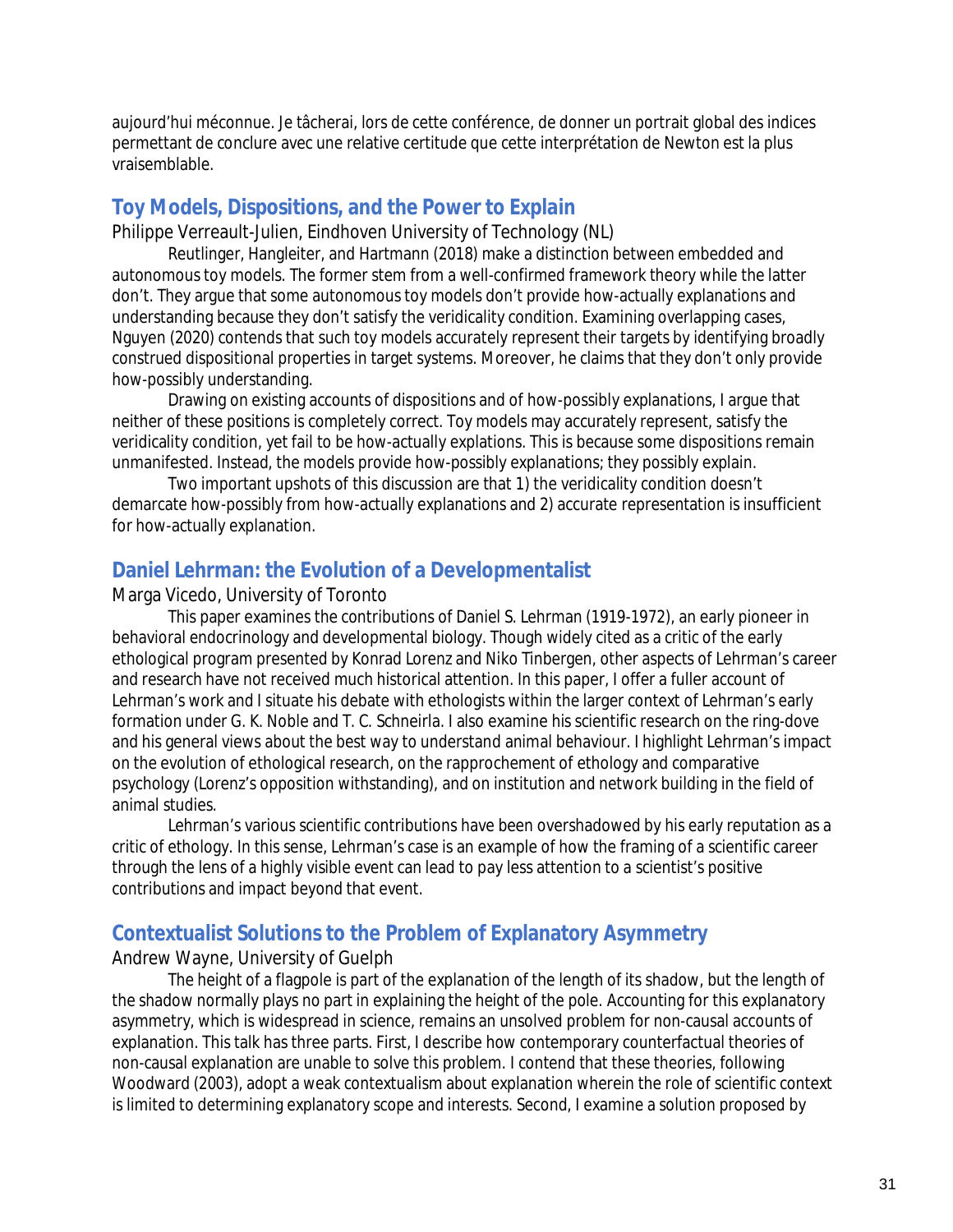Marc Lange (2016), in which both scientific laws and particular matters of fact may be assessed with respect to their "explanatory priority." I show that Lange presupposes a much stronger role for context in scientific explanation than the current consensus around weak contextualism would allow. For Lange, the same argument may be explanatory in one theoretical context and not explanatory in another. Third, I argue that adopting this stronger contextualism may enable counterfactual theories of explanation to provide a successful account of explanatory asymmetry. I sketch an account of how theoretical context determines the truth values of explanatory counterfactuals, and I offer a "proof of concept" example to show how this would work in practice.

## **Lotto 1877: Boltzmann, Lakatos, and Model Engineering**

#### Jennifer Whyte, University of Pittsburgh

In this paper, I will demonstrate the process of construction and proof in two toy examples of thought experiments in applied (and very applied) mathematics, and then move into a detailed tale of a real example from the history of physics – Boltzmann's lottery. I will argue that the process in both the toy and real examples is the same: building and testing representations using thought experiments. In all the cases, the choices made in building the models have nothing to do with the world of experience; but in all cases, the choices constrain the possible results the model can deliver. This constraint is what makes it possible for models to answer questions, but it also restricts the domain of the phenomena to which they can be applied. Model building is a process of give-and-take in which the twin demands of generality and power are traded off against each other until a satisfactory model is found. This dialectical process is very similar to the process of proof development described by Imre Lakatos in Proofs and Refutations.

I will contend that the role of thought experiments in science is typically misunderstood, and Boltzmann's Lottery is a case in which that misunderstanding makes a difference. Most accounts of thought experiments in the literature are factive: they present the function of thought experiments as establishing or debunking certain facts. I argue that thought experiments are non-factive, and that their only proper function in science is model engineering. Thought experiments allow scientists to work through the application of modeling techniques to particular systems.

## **Excavation in the Sky: Historical Inference in Astronomy and the Concept of Trace**

#### Siyu Yao, Indiana University

Philosophers of historical sciences have pointed out that historical sciences, such as archaeology and palaeobiology, present different epistemic goals, challenges, and methodologies from experimental sciences. I borrow the philosophical framework developed by them to analyze some recent practices in astronomy. I highlight two contributions this synthesis offers: a more sufficient description of the epistemology and methodology of astronomy, and a reconsideration of the concept of "trace" in the general philosophy of historical sciences.

For the former, I suggest that despite its root in physics, modern astronomy shares many similarities with historical sciences: the aim of the reconstruction of token events, the epistemic challenges of lacking manipulation and relying on sparse traces, and consequentially shared methodologies. I further argue that such historical methodologies constitute a more accessible approach for astronomers to uncover both token events and regularities than other experiment-like methods championed by philosophers of astronomy.

For the latter, I point out that astronomy faces a peculiar difficulty in identifying traces and relating them to past events, which elicits a more careful definition of "trace" and more intricate processes to identify and make inferences from them than the existing approaches proposed by